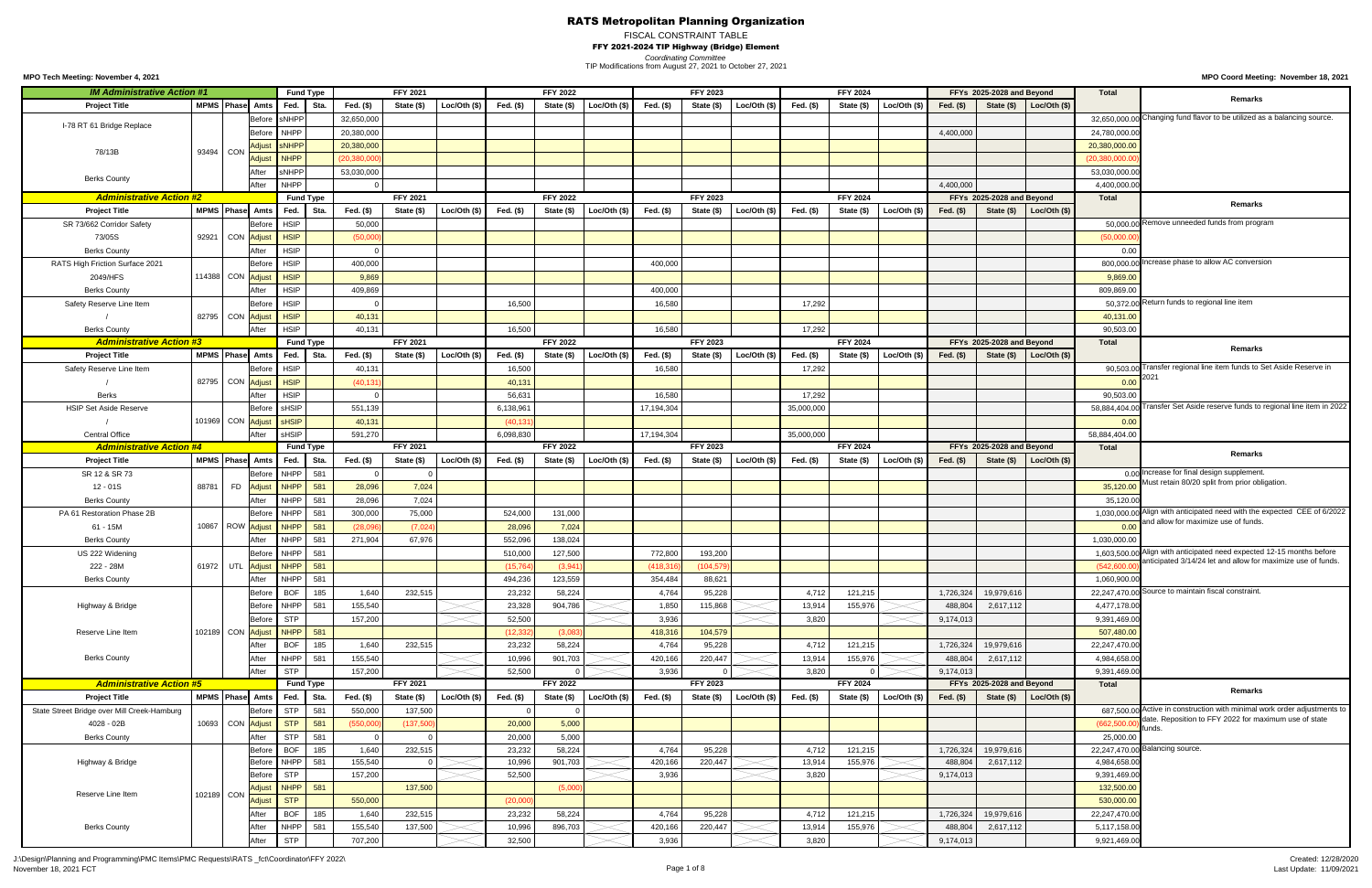## FISCAL CONSTRAINT TABLE

FFY 2021-2024 TIP Highway (Bridge) Element

*Coordinating Committee*

**MPO Coord Meeting: November 18, 2021**

TIP Modifications from August 27, 2021 to October 27, 2021

**MPO Tech Meeting: November 4, 2021**

J:\Design\Planning and Programming\PMC Items\PMC Requests\RATS \_fct\Coordinator\FFY 2022\ November 18, 2021 FCT Page 2 of 8

| <b>Administrative Action #6</b>           |       |                   |                                        | <b>Fund Type</b>                       |                   | <b>FFY 2021</b> |               |                | <b>FFY 2022</b> |                             |            | <b>FFY 2023</b> |                |           | <b>FFY 2024</b> |                             |             | FFYs 2025-2028 and Beyond |                      | <b>Total</b>            |                                                                              |
|-------------------------------------------|-------|-------------------|----------------------------------------|----------------------------------------|-------------------|-----------------|---------------|----------------|-----------------|-----------------------------|------------|-----------------|----------------|-----------|-----------------|-----------------------------|-------------|---------------------------|----------------------|-------------------------|------------------------------------------------------------------------------|
| <b>Project Title</b>                      |       |                   | MPMS Phase Amts                        | Fed.<br>Sta                            | Fed. $(\$)$       | State (\$)      | Loc/Oth $(s)$ | Fed. (\$)      | State (\$)      | Loc/Oth $($)$               | Fed. (\$)  | State (\$)      | Loc/Oth $(s)$  | Fed. (\$) | State (\$)      | Loc/Oh (\$)                 | Fed. $(\$)$ | State (\$)                | Loc/Oth $(\$)$       |                         | <b>Remarks</b>                                                               |
| PA 61 Restoration Phase 2A                |       |                   | <b>Before</b>                          | <b>NHPP</b><br>581                     | 10,000            | 2,500           |               | 14,720         | 3,680           |                             |            |                 |                |           |                 |                             |             |                           |                      |                         | 30,900.00 Increase to address 971 ROW Claim Damage estimate.                 |
| 61 - 16M                                  |       |                   | 10328   ROW <mark>Adjust</mark>        | <b>NHPP</b><br>581                     | 73,280            | 18,320          |               | 22,480         | 5,620           |                             |            |                 |                |           |                 |                             |             |                           |                      | 119,700.00              |                                                                              |
| <b>Berks County</b>                       |       |                   | After                                  | <b>NHPP</b><br>581                     | 83,280            | 20,820          |               | 37,200         | 9,300           |                             |            |                 |                |           |                 |                             |             |                           |                      | 150,600.00              |                                                                              |
| 222 Auxiliary Lane - Wyomissing           |       |                   | <b>Before</b>                          | <b>NHPP</b><br>58 <sup>′</sup>         | 2,500,000         | 625,000         |               | 5,700,000      | 1,425,000       |                             | 1,688,000  | 422,000         |                |           |                 |                             |             |                           |                      |                         | 12,360,000.00 Push funds out for maximum use to with an anticipated let of   |
| 222 - 24S                                 |       |                   | 110008 CON Adjust                      | <b>NHPP</b><br>581                     |                   |                 |               | (22, 480)      | (5.620)         |                             | 22,480     | 5,620           |                |           |                 |                             |             |                           |                      | 0.00                    | 10/23/25                                                                     |
| <b>Berks County</b>                       |       |                   | After                                  | <b>NHPP</b><br>581                     | 2,500,000         | 625,000         |               | 5,677,520      | 1,419,380       |                             | 1,710,480  | 427,620         |                |           |                 |                             |             |                           |                      | 12,360,000.00           |                                                                              |
| Shoemaker Ave. - Pottsville Pk            |       |                   |                                        | Before NHPP                            |                   |                 |               |                |                 |                             |            |                 |                |           |                 |                             |             |                           |                      |                         | $0.00$ De-obligation returned to the region for reassignment.                |
| 61 - 13M                                  |       |                   | 96376 CON Adjust                       | <b>NHPP</b>                            | (54, 577)         |                 |               |                |                 |                             |            |                 |                |           |                 |                             |             |                           |                      | (54, 577.00)            |                                                                              |
| <b>Berks County</b>                       |       |                   | After                                  | <b>NHPP</b>                            |                   |                 |               |                |                 |                             |            |                 |                |           |                 |                             |             |                           |                      | 0.00                    |                                                                              |
| Penn Street Bridge                        |       |                   | <b>Before</b>                          | <b>NHPP</b>                            |                   |                 |               |                |                 |                             |            |                 |                |           |                 |                             |             |                           |                      |                         | n no De-obligation returned to the region for reassignment.                  |
| 3422 - 03B                                |       | 10740 FD Adjust   |                                        | <b>NHPP</b>                            | (18, 704)         |                 |               |                |                 |                             |            |                 |                |           |                 |                             |             |                           |                      |                         |                                                                              |
|                                           |       |                   |                                        |                                        |                   |                 |               |                |                 |                             |            |                 |                |           |                 |                             |             |                           |                      | (18,704.00)             |                                                                              |
| <b>Berks County</b>                       |       |                   | After                                  | <b>NHPP</b>                            |                   |                 |               |                |                 |                             |            |                 |                |           |                 |                             |             |                           |                      | 0.00                    |                                                                              |
|                                           |       |                   | Before                                 | <b>BOF</b><br>185                      | 1,640             | 232,515         |               | 23,232         | 58,224          |                             | 4,764      | 95,228          |                | 4,712     | 121,215         |                             | 1,726,324   | 19,979,616                |                      |                         | 22,247,470.00 Balancing source to maintain fiscal constraint.                |
| Highway & Bridge                          |       |                   | <b>Before</b>                          | <b>NHPP</b><br>581                     | 155,540           | 137,500         |               | 10,996         | 896,703         |                             | 420,166    | 220,447         |                | 13,914    | 155,976         |                             | 488,804     | 2,617,112                 |                      | 5,117,158.00            |                                                                              |
|                                           |       |                   | <b>Before</b>                          | <b>STP</b>                             | 707,200           |                 |               | 32,500         |                 |                             | 3,936      |                 |                | 3,820     |                 |                             | 9,174,013   |                           |                      | 9,921,469.0             |                                                                              |
| Reserve Line Item                         |       | 102189 CON Adjust |                                        | <b>NHPP</b><br>581                     |                   | (18, 320)       |               |                |                 |                             | (22, 480)  | (5,620)         |                |           |                 |                             |             |                           |                      | (46, 419.00)            |                                                                              |
|                                           |       |                   | After                                  | <b>BOF</b><br>185                      | 1,640             | 232,515         |               | 23,232         | 58,224          |                             | 4,764      | 95,228          |                | 4,712     | 121,215         |                             | 1,726,324   | 19,979,616                |                      | 22,247,470.00           |                                                                              |
| <b>Berks County</b>                       |       |                   | After                                  | <b>NHPP</b><br>581                     | 155,541           | 119,180         |               | 10,996         | 896,703         |                             | 397,686    | 214,827         |                | 13,914    | 155,976         |                             | 488,804     | 2,617,112                 |                      | 5,070,739.0             |                                                                              |
|                                           |       |                   | After                                  | <b>STP</b>                             | 707,200           |                 |               | 32,500         |                 |                             | 3,936      |                 |                | 3,820     |                 |                             | 9,174,013   |                           |                      | 9,921,469.0             |                                                                              |
| <b>Administrative Action #7</b>           |       |                   |                                        | <b>Fund Type</b>                       |                   | <b>FFY 2021</b> |               |                | <b>FFY 2022</b> |                             |            | <b>FFY 2023</b> |                |           | <b>FFY 2024</b> |                             |             | FFYs 2025-2028 and Beyond |                      | <b>Total</b>            |                                                                              |
| <b>Project Title</b>                      |       |                   | MPMS Phase Amts                        | Fed.<br>Sta.                           | Fed. (\$)         | State (\$)      | Loc/Oh (\$)   | Fed. (\$)      | State (\$)      | Loc/Oth $(\$)$              | Fed. (\$)  | State (\$)      | Loc/Oth $(\$)$ | Fed. (\$) | State (\$)      | Loc/Oth $(\$)$              | Fed. $(\$)$ | State (\$)                | Loc/Oth (\$)         |                         | <b>Remarks</b>                                                               |
| SR 422 in Sinking Spring                  |       |                   | <b>Before</b>                          | 581                                    |                   |                 |               |                |                 |                             |            |                 |                |           |                 |                             |             |                           |                      |                         | 0.00 Additional funds to cover design supplement and internal                |
|                                           |       |                   |                                        | 581                                    |                   |                 |               |                |                 |                             |            |                 |                |           |                 |                             |             |                           |                      | 66,571.00               | charges to date.                                                             |
| 422 - 30M                                 |       |                   | 87688 PE <mark>Adjust</mark>           |                                        |                   | 66,571          |               |                |                 |                             |            |                 |                |           |                 |                             |             |                           |                      |                         |                                                                              |
| <b>Berks County</b>                       |       |                   | After                                  | 581                                    |                   | 66,571          |               |                |                 |                             |            |                 |                |           |                 |                             |             |                           |                      | 66,571.00               |                                                                              |
|                                           |       |                   | Before                                 | <b>BOF</b><br>185                      | 1,640             | 232,515         |               | 23,232         | 58,224          |                             | 4,764      | 95,228          |                | 4,712     | 121,215         |                             | 1,726,324   | 19,979,616                |                      | 22,247,470.00 Source    |                                                                              |
| Highway & Bridge                          |       |                   | Before                                 | <b>NHPP</b><br>581                     | 155,541           | 119,180         |               | 10,996         | 896,703         |                             | 397,686    | 214,827         |                | 13,914    | 155,976         |                             | 488,804     | 2,617,112                 |                      | 5,070,739.00            |                                                                              |
|                                           |       |                   | <b>Before</b>                          | <b>STP</b>                             | 707,200           |                 |               | 32,500         |                 |                             | 3,936      |                 |                | 3,820     |                 |                             | 9,174,013   |                           |                      | 9,921,469.00            |                                                                              |
| Reserve Line Item                         |       |                   | 102189 CON Adjust                      | <b>NHPP</b><br>581                     |                   | (66, 571)       |               |                |                 |                             |            |                 |                |           |                 |                             |             |                           |                      | (66, 571.00)            |                                                                              |
|                                           |       |                   | After                                  | <b>BOF</b><br>185                      | 1,640             | 232,515         |               | 23,232         | 58,224          |                             | 4,764      | 95,228          |                | 4,712     | 121,215         |                             | 1,726,324   | 19,979,616                |                      | 22,247,470.00           |                                                                              |
| <b>Berks County</b>                       |       |                   | After                                  | <b>NHPP</b><br>581                     | 155,541           | 52,609          |               | 10,996         | 896,703         |                             | 397,686    | 214,827         |                | 13,914    | 155,976         |                             | 488,804     | 2,617,112                 |                      | 5,004,168.00            |                                                                              |
|                                           |       |                   | After                                  | <b>STP</b>                             | 707,200           |                 |               | 32,500         |                 |                             | 3,936      |                 |                | 3,820     |                 |                             | 9,174,013   |                           |                      | 9,921,469.0             |                                                                              |
| <b>Administrative Action #8</b>           |       |                   |                                        | <b>Fund Type</b>                       |                   | <b>FFY 2021</b> |               |                | <b>FFY 2022</b> |                             |            | <b>FFY 2023</b> |                |           | <b>FFY 2024</b> |                             |             | FFYs 2025-2028 and Beyond |                      | <b>Total</b>            |                                                                              |
| <b>Project Title</b>                      |       |                   | MPMS Phase Amts                        | Fed.<br>Sta.                           | Fed. $(\$)$       | State (\$)      | Loc/Oh (\$)   | Fed. (\$)      | State (\$)      | Loc/Oth (\$)                | Fed. (\$)  | State (\$)      | Loc/Oh (\$)    | Fed. (\$) | State (\$)      | Loc/Oh (\$)                 | Fed. $(\$)$ | State (\$)                | Loc/Oh (\$)          |                         | <b>Remarks</b>                                                               |
| PA 61 Restoration Phase 1                 |       |                   | Before                                 | <b>NHPP</b><br>581                     | 250,000           | 62,500          |               | 150,000        | 37,500          |                             | 100,000    | 25,000          |                | 138,600   | 34,650          |                             |             |                           |                      |                         | 798,250.00 CEE obtained 8/30/21.                                             |
| 61 - 14M                                  | 96373 |                   | FD <mark>Adjust</mark>                 | <b>NHPP</b><br>581                     | 775,956           | 193,989         |               | (150,000)      | (37, 500)       |                             | (100,000)  | (25,000)        |                | (138,600) | (34, 650)       |                             |             |                           |                      | 484,195.00              | Advance additional funds.                                                    |
| <b>Berks County</b>                       |       |                   | After                                  | <b>NHPP</b><br>581                     | 1,025,956         | 256,489         |               |                |                 |                             |            |                 |                |           |                 |                             |             |                           |                      | 1,282,445.00 completed. | Increase to meet estimate need until final negotiations                      |
| 222 Auxiliary Lane - Wyomissing           |       |                   | Before                                 | <b>NHPP</b><br>581                     | 2,500,000         | 625,000         |               | 5,677,520      | 1,419,380       |                             | 1,710,480  | 427,620         |                |           |                 |                             |             |                           |                      |                         | 12,360,000.00 Push funds out of FFY 21 for maximum use with an               |
| 222 - 24S                                 |       |                   | 110008 CON Adjust                      | <b>NHPP</b><br>581                     | (620, 416)        | (155, 104)      |               | 150,000        | 37,500          |                             | 331,816    | 82,954          |                | 138,600   | 34,650          |                             |             |                           |                      | 0.00                    | anticipated let of 10/23/25.                                                 |
| <b>Berks County</b>                       |       |                   | After                                  | <b>NHPP</b><br>581                     | 1,879,584         | 469,896         |               | 5,827,520      | 1,456,880       |                             | 2,042,296  | 510,574         |                | 138,600   | 34,650          |                             |             |                           |                      | 12,360,000.00           |                                                                              |
|                                           |       |                   | Before                                 | <b>BOF</b><br>185                      | 1,640             | 232,515         |               | 23,232         | 58,224          |                             | 4,764      | 95,228          |                | 4,712     | 121,215         |                             | 1,726,324   |                           |                      | 22,247,470.00 Source    |                                                                              |
|                                           |       |                   |                                        |                                        |                   |                 |               |                |                 |                             |            |                 |                |           |                 |                             |             | 19,979,616                |                      |                         |                                                                              |
| Highway & Bridge                          |       |                   | <b>Before</b>                          | <b>NHPP</b><br>581                     | 155,541           | 52,609          |               | 10,996         | 896,703         |                             | 397,686    | 214,827         |                | 13,914    | 155,976         |                             | 488,804     | 2,617,112                 |                      | 5,004,168.00            |                                                                              |
|                                           |       |                   | <b>Before</b>                          | <b>STP</b>                             | 707,200           |                 |               | 32,500         |                 |                             | 3,936      |                 |                | 3,820     |                 |                             | 9,174,013   |                           |                      | 9,921,469.00            |                                                                              |
| Reserve Line Item                         |       |                   | 102189 CON Adjust                      | <b>NHPP</b><br>581                     | (155, 540)        | (38, 885)       |               |                |                 |                             | (231, 816) | (57, 954)       |                |           |                 |                             |             |                           |                      | (484, 195.00)           |                                                                              |
|                                           |       |                   | After                                  | <b>BOF</b><br>185                      | 1,640             | 232,515         |               | 23,232         | 58,224          |                             | 4,764      | 95,228          |                | 4,712     | 121,215         |                             | 1,726,324   | 19,979,616                |                      | 22,247,470.00           |                                                                              |
| <b>Berks County</b>                       |       |                   | After                                  | <b>NHPP</b><br>581                     |                   | 13,724          |               | 10,996         | 896,703         |                             | 165,870    | 156,873         |                | 13,914    | 155,976         |                             | 488,804     | 2,617,112                 |                      | 4,519,973.00            |                                                                              |
|                                           |       |                   | After                                  | <b>STP</b>                             | 707,200           |                 |               | 32,500         |                 |                             | 3,936      |                 |                | 3,820     |                 |                             | 9,174,013   |                           |                      | 9,921,469.0             |                                                                              |
| <b>Administrative Action #9</b>           |       |                   |                                        | <b>Fund Type</b>                       |                   | <b>FFY 2021</b> |               |                | <b>FFY 2022</b> |                             |            | <b>FFY 2023</b> |                |           | <b>FFY 2024</b> |                             |             | FFYs 2025-2028 and Beyond |                      | <b>Total</b>            |                                                                              |
| <b>Project Title</b>                      |       |                   |                                        | MPMS Phase Amts Fed.<br>Sta.           | Fed. (\$)         | State (\$)      | Loc/Oh (\$)   | Fed. (\$)      |                 | State $(\$)$ Loc/Oth $(\$)$ | Fed. (\$)  | State (\$)      | Loc/Oth $(\$)$ | Fed. (\$) |                 | State $(\$)$ Loc/Oth $(\$)$ | Fed. $($)$  | State (\$)                | $\vert$ Loc/Oth (\$) |                         | Remarks                                                                      |
| North Third Street over Tulpehocken Creek |       |                   | <b>Before</b>                          | <b>STP</b><br>185                      | 100,000           | 25,000          |               | 60,000         | 15,000          |                             | 4,800      | 1,200           |                |           |                 |                             |             |                           |                      |                         | 206,000.00 Align with anticipated need with the expected CEE of 2/2023       |
| 419 - 02B                                 |       |                   | 91908 ROW <mark>Adjust</mark>          | <b>STP</b><br>185                      | (100,000)         | (25,000)        |               |                |                 |                             | 100,000    | 25,000          |                |           |                 |                             |             |                           |                      | 0.00                    | and allow for maximize use of funds.                                         |
| <b>Berks County</b>                       |       |                   | After                                  | <b>STP</b><br>185                      |                   |                 |               | 60,000         | 15,000          |                             | 104,800    | 26,200          |                |           |                 |                             |             |                           |                      | 206,000.00              |                                                                              |
| Carsonia Ave. over Antietam Creek         |       |                   |                                        |                                        |                   |                 |               |                |                 |                             |            |                 |                |           |                 |                             |             |                           |                      |                         |                                                                              |
|                                           |       |                   |                                        | <b>STP</b>                             |                   |                 |               |                |                 |                             |            |                 |                |           |                 |                             |             |                           |                      |                         |                                                                              |
| 2023 - 01B                                |       |                   | Before                                 | 185                                    | 61,800<br>(1,800) | 15,450<br>(450  |               |                |                 |                             |            |                 |                |           |                 |                             |             |                           |                      |                         | 77,250.00 Align with anticipated need and allow for maximize use of<br>unds. |
| <b>Berks County</b>                       |       |                   | 91932 UTL <mark>Adjust</mark><br>After | <b>STP</b><br>185<br><b>STP</b><br>185 | 60,000            | 15,000          |               | 1,800<br>1,800 | 450<br>450      |                             |            |                 |                |           |                 |                             |             |                           |                      | 0.00<br>77,250.00       |                                                                              |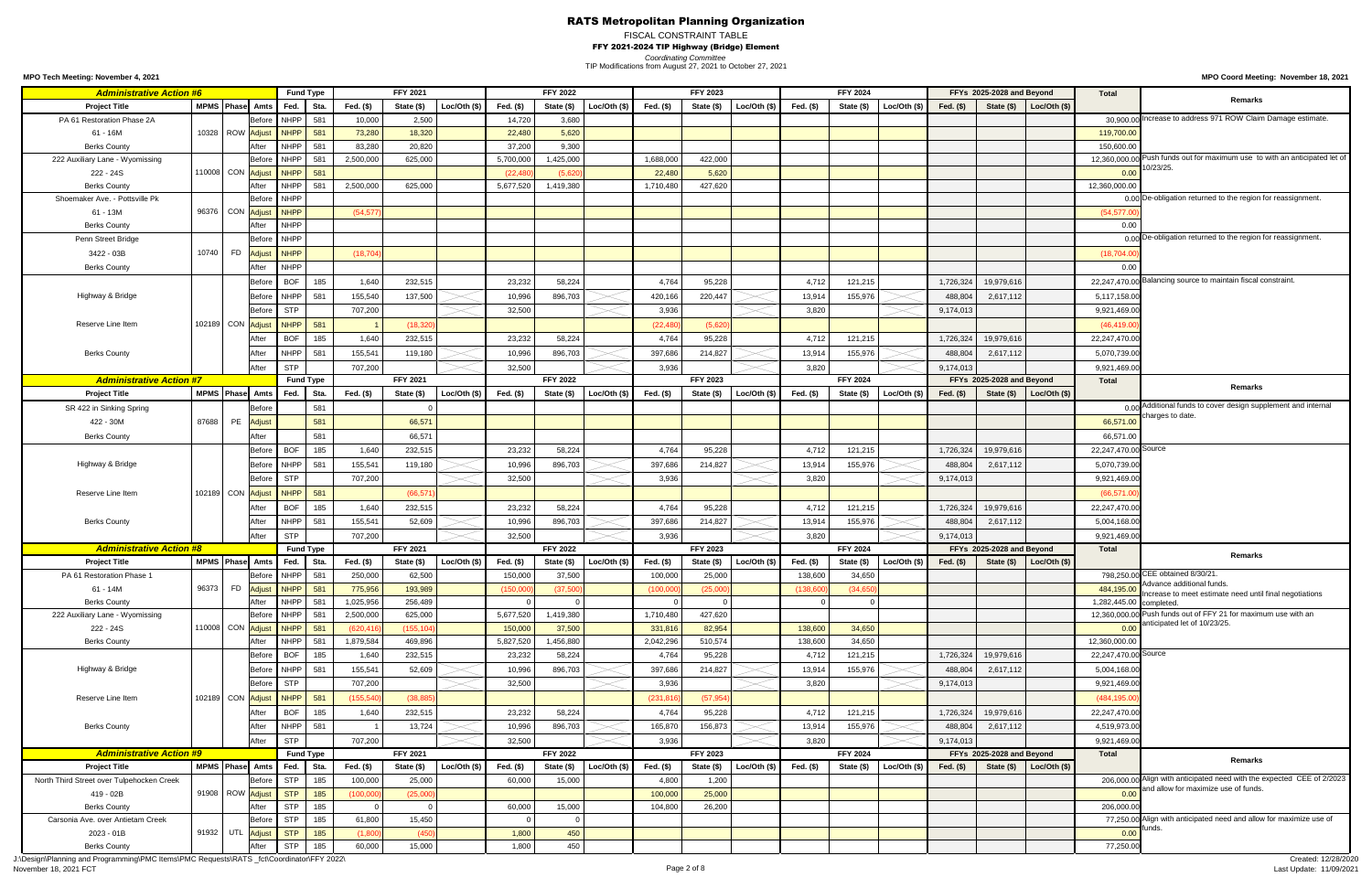## FISCAL CONSTRAINT TABLE

FFY 2021-2024 TIP Highway (Bridge) Element

**MPO Coord Meeting: November 18, 2021**

*Coordinating Committee* TIP Modifications from August 27, 2021 to October 27, 2021

| <b>AA #9 continued</b>                    |             |                                 |             | <b>Fund Type</b>           |             | <b>FFY 2021</b> |                |             | <b>FFY 2022</b> |              |            | <b>FFY 2023</b> |                |           | <b>FFY 2024</b> |                 |             | FFYs 2025-2028 and Beyond |                        | <b>Total</b>  |                                                                                                  |
|-------------------------------------------|-------------|---------------------------------|-------------|----------------------------|-------------|-----------------|----------------|-------------|-----------------|--------------|------------|-----------------|----------------|-----------|-----------------|-----------------|-------------|---------------------------|------------------------|---------------|--------------------------------------------------------------------------------------------------|
| <b>Project Title</b>                      |             | MPMS Phase Amts                 | Fed.        | Sta                        | Fed. (\$)   | State (\$)      | Loc/Oh (\$)    | Fed. (\$)   | State (\$)      | Loc/Oth (\$) | Fed. (\$)  | State (\$)      | Loc/Oth $(\$)$ | Fed. (\$) | State (\$)      | Loc/Oth $($ \$) | Fed. $(\$)$ | State (\$)                | Loc/Oth $(\$)$         |               | Remarks                                                                                          |
| Gibraltar and Shelbourne Intersection     |             | Before                          | <b>STP</b>  | 581                        | 20,600      | 5,150           |                |             |                 |              |            |                 |                |           |                 |                 |             |                           |                        |               | 25,750.00 Align with anticipated need and allow for maximize use of                              |
| 2033 - 01M                                |             | 110206 UTL Adjust               | <b>STP</b>  | 581                        | (4.600)     | (1, 150)        |                | 4,600       | 1,150           |              |            |                 |                |           |                 |                 |             |                           |                        | 0.00          | unds                                                                                             |
| <b>Berks County</b>                       |             | After                           | <b>STP</b>  | 581                        | 16,000      | 4,000           |                | 4,600       | 1,150           |              |            |                 |                |           |                 |                 |             |                           |                        | 25,750.00     |                                                                                                  |
| SR 12 and SR 73                           |             | Before                          | <b>STP</b>  | 581                        | 2,500,000   | 625,000         |                | 1,000,000   | 250,000         |              | 390,928    | 97,732          |                |           |                 |                 |             |                           |                        | 4,863,660.00  | Toll Credit to release state funds for other regional needs.                                     |
| 12 - 01S                                  | 88781       | CON Adjust                      | <b>STP</b>  | 581                        | (750,000)   | (625,000)       |                | 1,898,306   | (250,000)       |              | (175, 574) | (97, 732)       |                |           |                 |                 |             |                           |                        |               | 0.00 Anticipated May 2022 let                                                                    |
| <b>Berks County</b>                       |             | After                           | <b>STP</b>  | <b>TOLL</b>                | 1,750,000   |                 |                | 2,898,306   |                 |              | 215,354    |                 |                |           |                 |                 |             |                           |                        | 4,863,660.00  |                                                                                                  |
| SR 2006 (Chestnut Street) Resurface       |             | Before                          | STU         | 581                        | 631,140     | 157,785         |                |             |                 |              |            |                 |                |           |                 |                 |             |                           |                        |               | 788,925 Federal funds converted off the 2019 TIP prior to expiration.                            |
| 2006 - 03M                                | 96381       | CON Adjust                      | <b>STU</b>  | 581                        | (571, 140)  | (112, 459)      |                |             | 30,326          |              |            |                 |                |           |                 |                 |             |                           |                        | (653, 27)     | Anticipated need for project work orders and close out                                           |
| <b>Berks County</b>                       |             | After                           | <b>STU</b>  | 581                        | 60,000      | 45,326          |                |             | 30,326          |              |            |                 |                |           |                 |                 |             |                           |                        | 135,652       |                                                                                                  |
|                                           |             | Before                          | <b>STP</b>  | 581                        | 500,000     | 125,000         |                | 736,000     | 184,000         |              |            |                 |                |           |                 |                 |             |                           |                        |               | 1,545,000.00 No Capital Budget approved.                                                         |
| SR 4040 Old Route 22 - Tulpehocken        |             | Before                          | STU         |                            |             |                 |                |             |                 |              |            |                 |                |           |                 |                 |             |                           |                        |               | Request Toll Credit to allow project to be advertised for<br>0.00 anticipated for a 2/17/22 let. |
|                                           |             | Adjust                          | <b>STP</b>  | 581                        | 125,000     | (125,000)       |                | (387, 140)  | (184,000)       |              |            |                 |                |           |                 |                 |             |                           |                        | (571, 140.00) |                                                                                                  |
| 4040 - 01M                                | 110082 CON+ | Adjust                          | <b>STU</b>  |                            | 571,140     |                 |                |             |                 |              |            |                 |                |           |                 |                 |             |                           |                        | 571,140.00    |                                                                                                  |
|                                           |             | After                           | <b>STP</b>  | <b>TOLL</b>                | 625,000     |                 |                | 348,860     |                 |              |            |                 |                |           |                 |                 |             |                           |                        | 973,860.00    |                                                                                                  |
| <b>Berks County</b>                       |             | After                           | <b>STU</b>  |                            | 571,140     |                 |                |             |                 |              |            |                 |                |           |                 |                 |             |                           |                        | 571,140.00    |                                                                                                  |
| SR 4028 Resurface Krumsville Rd to Old 22 |             | Before                          | <b>STP</b>  | Toll                       | 1,100,000   |                 |                | 1,629,500   |                 |              |            |                 |                |           |                 |                 |             |                           |                        |               | 2,729,500.00 Reposition STP for best use of regional funds with an                               |
| 4028 - 03M                                |             | 113221 CON+ Adjust              | <b>STP</b>  | <b>Toll</b>                | 1,517,566   |                 |                | (1,517,566) |                 |              |            |                 |                |           |                 |                 |             |                           |                        | 0.00          | anticipated 12/09/21 let                                                                         |
| <b>Berks County</b>                       |             | After                           | <b>STP</b>  | Toll                       | 2,617,566   |                 |                | 111,934     |                 |              |            |                 |                |           |                 |                 |             |                           |                        | 2,729,500.00  |                                                                                                  |
| SR 1003 over Schuylkill River             |             | Before                          |             |                            |             |                 |                |             |                 |              |            |                 |                |           |                 |                 |             |                           |                        |               | 0.00 Deobligation assigned to a regional project.                                                |
| 1003 - 01B                                | 79012       | FD <mark>Adjust</mark>          | <b>STP</b>  |                            | (50,000)    |                 |                |             |                 |              |            |                 |                |           |                 |                 |             |                           |                        | (50,000.00)   |                                                                                                  |
| <b>Berks County</b>                       |             | After                           |             |                            |             |                 |                |             |                 |              |            |                 |                |           |                 |                 |             |                           |                        | 0.00          |                                                                                                  |
| SR 1010 over Swabia Creek                 |             | Before                          |             |                            |             |                 |                |             |                 |              |            |                 |                |           |                 |                 |             |                           |                        |               | 0.00 Deobligation assigned to a regional project.                                                |
| 1010 - 03B                                |             | 85637 ROW <mark>Adjust</mark>   | <b>STP</b>  |                            | (24, 584)   |                 |                |             |                 |              |            |                 |                |           |                 |                 |             |                           |                        | (24, 584.00)  |                                                                                                  |
| <b>Berks County</b>                       |             | After                           |             |                            |             |                 |                |             |                 |              |            |                 |                |           |                 |                 |             |                           |                        | 0.00          |                                                                                                  |
| SR 345 Birdsboro Bridge                   |             | Before                          |             |                            |             |                 |                |             |                 |              |            |                 |                |           |                 |                 |             |                           |                        |               | 0.00 Deobligation assigned to a regional project.                                                |
| 345 - 10B                                 |             | 10823   ROW <mark>Adjust</mark> | <b>STP</b>  |                            | (4, 304)    |                 |                |             |                 |              |            |                 |                |           |                 |                 |             |                           |                        | (4,304.00)    |                                                                                                  |
| <b>Berks County</b>                       |             | After                           |             |                            |             |                 |                |             |                 |              |            |                 |                |           |                 |                 |             |                           |                        | 0.00          |                                                                                                  |
| Schuylkill Avenue (OSA) Bridge            |             | Before                          |             |                            |             |                 |                |             |                 |              |            |                 |                |           |                 |                 |             |                           |                        |               | 0.00 Deobligation assigned to a regional project.                                                |
|                                           | 10825       |                                 | <b>STP</b>  |                            |             |                 |                |             |                 |              |            |                 |                |           |                 |                 |             |                           |                        |               |                                                                                                  |
| 183 - 04B                                 |             | FD <mark>Adjust</mark>          |             |                            |             |                 |                |             |                 |              |            |                 |                |           |                 |                 |             |                           |                        | (78.00)       |                                                                                                  |
| <b>Berks County</b>                       |             | After                           |             |                            |             |                 |                |             |                 |              |            |                 |                |           |                 |                 |             |                           |                        | 0.00          | 4,066,884.00 Balancing of federal funds for fiscal constraint.                                   |
| Urban Reserve Line Item                   |             | Before                          | STU         |                            | 1,944       |                 |                | 14,550      |                 |              | 4,147      |                 |                | 2,003     |                 |                 | 4,044,240   |                           |                        |               |                                                                                                  |
|                                           |             | 82796 CON <mark>Adjust</mark>   | <b>STU</b>  |                            |             |                 |                |             |                 |              |            |                 |                |           |                 |                 |             |                           |                        | 0.00          |                                                                                                  |
| <b>Berks County</b>                       |             | After                           | <b>STU</b>  |                            | 1,944       |                 |                | 14,550      |                 |              | 4,147      |                 |                | 2,003     |                 |                 | 4,044,240   |                           |                        | 4,066,884.00  | 22,247,470.00 Balance of regional funds for fiscal constraint.                                   |
|                                           |             | Before                          | <b>BOF</b>  | 185                        | 1,640       | 232,515         |                | 23,232      | 58,224          |              | 4,764      | 95,228          |                | 4,712     | 121,215         |                 | 1,726,324   | 19,979,616                |                        |               |                                                                                                  |
| Highway & Bridge                          |             | Before                          | <b>NHPP</b> | 581                        |             | 13,724          |                | 10,996      | 896,703         |              | 165,870    | 156,873         |                | 13,914    | 155,976         |                 | 488,804     | 2,617,112                 |                        | 4,519,973.00  |                                                                                                  |
|                                           |             | Before                          | <b>STP</b>  |                            | 707,200     |                 |                | 32,500      |                 |              | 3,936      |                 |                | 3,820     |                 |                 | 9,174,013   |                           |                        | 9,921,469.0   |                                                                                                  |
|                                           |             | <b>Adjust</b>                   | <b>BOF</b>  | 185                        |             | 25,450          |                |             | (450)           |              |            | (25,000)        |                |           |                 |                 |             |                           |                        | 0.00          |                                                                                                  |
| Reserve Line Item                         |             | 102189 CON Adjust               | <b>NHPP</b> | 581                        |             | 863,609         |                |             | 402,524         |              |            | 97,732          |                |           |                 |                 |             |                           |                        | 1,363,865.00  |                                                                                                  |
|                                           |             | <b>Adjust</b>                   | <b>STP</b>  |                            | (707, 200)  |                 |                |             |                 |              | 75,574     |                 |                |           |                 |                 |             |                           |                        | (631, 626.00) |                                                                                                  |
|                                           |             | After                           | <b>BOF</b>  | 185                        | 1,640       | 257,965         |                | 23,232      | 57,774          |              | 4,764      | 70,228          |                | 4,712     | 121,215         |                 | 1,726,324   | 19,979,616                |                        | 22,247,470.00 |                                                                                                  |
| <b>Berks County</b>                       |             | After                           | <b>NHPP</b> | 581                        |             | 877,333         |                | 10,996      | 1,299,227       |              | 165,870    | 254,605         |                | 13,914    | 155,976         |                 | 488,804     | 2,617,112                 |                        | 5,883,838.0   |                                                                                                  |
|                                           |             | After                           | <b>STP</b>  |                            |             |                 |                | 32,500      |                 |              | 79,510     |                 |                | 3,820     |                 |                 | 9,174,013   |                           |                        | 9,289,843.00  |                                                                                                  |
| <b>IM Administrative Action #10</b>       |             |                                 |             | <b>Fund Type</b>           |             | <b>FFY 2021</b> |                |             | <b>FFY 2022</b> |              |            | <b>FFY 2023</b> |                |           | <b>FFY 2024</b> |                 |             | FFYs 2025-2028 and Beyond |                        | <b>Total</b>  | <b>Remarks</b>                                                                                   |
| <b>Project Title</b>                      |             | MPMS Phase Amts                 | Fed.        | Sta.                       | Fed. (\$)   | State (\$)      | Loc/Oth $(\$)$ | Fed. (\$)   | State (\$)      | Loc/Oh (\$)  | Fed. (\$)  | State (\$)      | Loc/Oh (\$)    | Fed. (\$) | State (\$)      | Loc/Oth (\$)    | Fed. $($)$  | State (\$)                | $\vert$ Loc/Oth $(\$)$ |               | 3,380,460.00 cash-flow to intended use                                                           |
| Lenhartsville Bridge                      |             | Before                          | <b>NHPP</b> | 185                        | 3,042,414   | 338,046         |                |             |                 |              |            |                 |                |           |                 |                 |             |                           |                        |               |                                                                                                  |
| 78 - LBR                                  |             |                                 |             | 97274   FD Adjust NHPP 185 | (3,042,414) | (338, 046)      |                | 3,042,414   | 338,046         |              |            |                 |                |           |                 |                 |             |                           |                        | 0.00          |                                                                                                  |
| <b>Berks County</b>                       |             | After                           | NHPP        | 185                        |             |                 |                | 3,042,414   | 338,046         |              |            |                 |                |           |                 |                 |             |                           |                        | 3,380,460.00  | 16,790,613.00 Portion of chart which was balanced within a statewide action                      |
| Interstate Contingency                    |             |                                 | Before NHPP |                            | 483,200     | 48,348          |                | 3,271,707   | 3,954,792       |              | 615,067    | 654,623         |                | 7,275,611 | 487,265         |                 |             |                           |                        |               | to align phase programmed amounts with anticipated                                               |
| Line Item                                 |             | 75891 CON Adjust NHPP           |             |                            | 3,042,414   | 338,046         |                | (3,042,414) | (338, 046)      |              |            |                 |                |           |                 |                 |             |                           |                        |               | 0.00 expenditures                                                                                |
| <b>Central Office</b>                     |             | After                           | <b>NHPP</b> |                            | 3,525,614   | 386,394         |                | 229,293     | 3,616,746       |              | 615,067    | 654,623         |                | 7,275,611 | 487,265         |                 |             |                           |                        | 16,790,613.00 |                                                                                                  |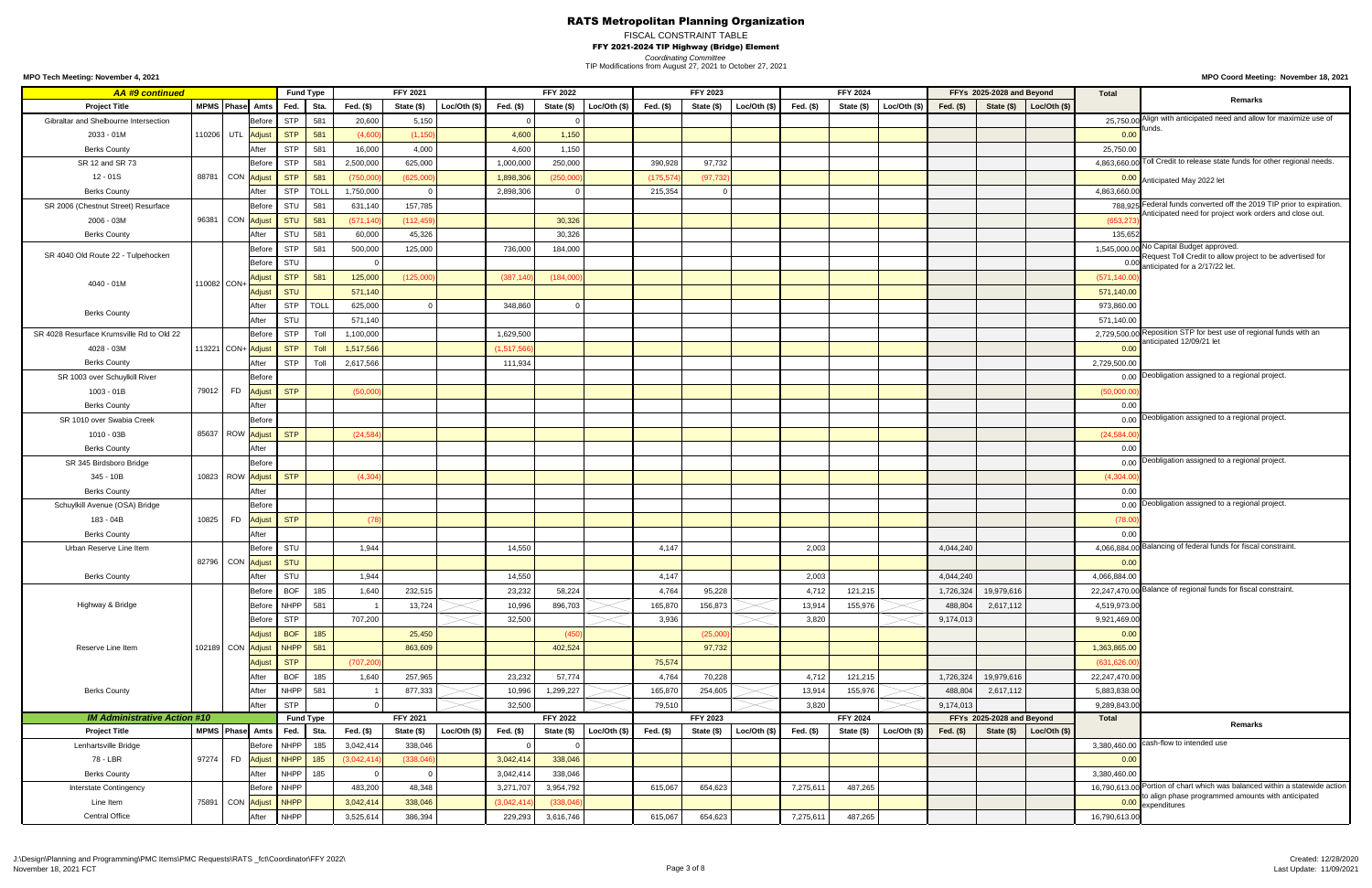## FISCAL CONSTRAINT TABLE

FFY 2021-2024 TIP Highway (Bridge) Element

*Coordinating Committee*

**MPO Coord Meeting: November 18, 2021**

TIP Modifications from August 27, 2021 to October 27, 2021

| <b>Administrative Action #11</b>            |                   |                        |               |                 | <b>Fund Type</b> |      |             | <b>FFY 2021</b> |              |               | <b>FFY 2022</b> |             |             | <b>FFY 2023</b> |                |             | <b>FFY 2024</b> |             |             | FFYs 2025-2028 and Beyond |                      | <b>Total</b>     |                                                                                                                         |
|---------------------------------------------|-------------------|------------------------|---------------|-----------------|------------------|------|-------------|-----------------|--------------|---------------|-----------------|-------------|-------------|-----------------|----------------|-------------|-----------------|-------------|-------------|---------------------------|----------------------|------------------|-------------------------------------------------------------------------------------------------------------------------|
| <b>Project Title</b>                        | MPMS Phase Amts   |                        |               | Fed.            |                  | Sta. | Fed. (\$)   | State (\$)      | Loc/Oth (\$) | Fed. (\$)     | State (\$)      | Loc/Oh (\$) | Fed. $(\$)$ | State (\$)      | Loc/Oth $(\$)$ | Fed. (\$)   | State (\$)      | Loc/Oh (\$) | Fed. $(\$)$ | State (\$)                | $\vert$ Loc/Oth (\$) |                  | Remarks                                                                                                                 |
| PA 12 West Resurf. - 422 WB Ramps to SR 183 |                   |                        | Before        |                 | NHPP             | 581  | 3,825,324   | 956,331         |              | 294,676       | 73,669          |             |             |                 |                |             |                 |             |             |                           |                      |                  | 5,150,000.00 Let date revised during the revenue exercise and currently is                                              |
| 12 - 02M                                    | 89215 CON Adjust  |                        |               |                 | NHPP             | 581  | (2,200,00)  | (550,000)       |              | 2,200,000     | 550,000         |             |             |                 |                |             |                 |             |             |                           |                      | 0.00             | scheduled for a 12/09/21 let.                                                                                           |
| <b>Berks County</b>                         |                   |                        | After         |                 | <b>NHPP</b>      | 581  | 1,625,324   | 406,331         |              | 2,494,676     | 623,669         |             |             |                 |                |             |                 |             |             |                           |                      | 5,150,000.00     |                                                                                                                         |
| PA 61 Bridge Rehabilitation                 |                   |                        | Before        |                 | <b>NHPP</b>      | 185  | 755,012     | 188,753         |              |               |                 |             |             |                 |                |             |                 |             |             |                           |                      |                  | 943,765.00 <sup>To</sup> concur with obligated amount.                                                                  |
| $61 - 10B$                                  | 109894            | FD <mark>Adjust</mark> |               |                 | NHPP             | 185  | (1,648)     | (41)            |              |               |                 |             |             |                 |                |             |                 |             |             |                           |                      | (2,060.00)       |                                                                                                                         |
| <b>Berks County</b>                         |                   |                        | After         |                 | <b>NHPP</b>      | 185  | 753,364     | 188,341         |              |               |                 |             |             |                 |                |             |                 |             |             |                           |                      | 941,705.00       |                                                                                                                         |
| PA 61 Restoration Phase 1                   |                   |                        | Before        |                 | <b>NHPP</b>      | 581  | 1,025,956   | 256,489         |              |               |                 |             |             |                 |                |             |                 |             |             |                           |                      |                  | 1,282,445.00 error in ASL calculation                                                                                   |
| 61 - 14M                                    | 96373             | <b>FD</b>              | <b>Adjus</b>  |                 | NHPP             | 581  | (283, 972)  | (70, 99)        |              |               |                 |             |             |                 |                |             |                 |             |             |                           |                      | (354, 965.00)    | adjust to obligated amount                                                                                              |
| <b>Berks County</b>                         |                   |                        | After         |                 | <b>NHPP</b>      | 581  | 741,984     | 185,496         |              |               |                 |             |             |                 |                |             |                 |             |             |                           |                      | 927,480.00       |                                                                                                                         |
| PA 61 Restoration Phase 1                   |                   |                        | <b>Before</b> |                 | NHPP             | 581  | 75,000      | 18,750          |              | 75,000        | 18,750          |             | 75,000      | 18,750          |                | 22,200      | 5,550           |             |             |                           |                      |                  | 309,000.00 CEE obtained 8/30/21                                                                                         |
| 61 - 14M                                    | 96373 ROW Adjust  |                        |               |                 | NHPP             | 581  |             |                 |              | 97,200        | 24,300          |             | (75,000)    | (18.750         |                | (22, 200)   | (5,55)          |             |             |                           |                      | 0.00             | Advance additional funds/Unknown need.                                                                                  |
| <b>Berks County</b>                         |                   |                        | After         |                 | <b>NHPP</b>      | 581  | 75,000      | 18,750          |              | 172,200       | 43,050          |             |             |                 |                |             |                 |             |             |                           |                      | 309,000.00       |                                                                                                                         |
| PA 61 Restoration Phase 2B                  |                   |                        | Before        |                 | NHPP             | 581  | 500,000     | 125,000         |              | 324,000       | 81,000          |             |             |                 |                |             |                 |             |             |                           |                      |                  | 1,030,000.00 Align with anticipated need with the expected CEE of 6/2022                                                |
| 61 - 15M                                    | 10867             |                        |               |                 | <b>NHPP</b>      |      |             |                 |              |               |                 |             |             |                 |                |             |                 |             |             |                           |                      | 0.00             | and allow for maximize use of funds.                                                                                    |
|                                             |                   | FD <mark>Adjust</mark> |               |                 |                  | 581  | (500,000)   | (125,000)       |              | 500,000       | 125,000         |             |             |                 |                |             |                 |             |             |                           |                      |                  |                                                                                                                         |
| <b>Berks County</b>                         |                   |                        | After         |                 | <b>NHPP</b>      | 581  |             |                 |              | 824,000       | 206,000         |             |             |                 |                |             |                 |             |             |                           |                      | 1,030,000.00     | 1,030,000.00 Align with anticipated need with the expected CEE of 6/2022                                                |
| PA 61 Restoration Phase 2B                  |                   |                        | Before        |                 | <b>NHPP</b>      | 581  | 271,904     | 67,976          |              | 552,096       | 138,024         |             |             |                 |                |             |                 |             |             |                           |                      |                  | and allow for maximize use of funds.                                                                                    |
| 61 - 15M                                    | 10867 ROW Adjust  |                        |               |                 | NHPP             | 581  | (271, 904)  | (67, 976)       |              | 271,904       | 67,976          |             |             |                 |                |             |                 |             |             |                           |                      | 0.00             |                                                                                                                         |
| <b>Berks County</b>                         |                   |                        | After         |                 | NHPP             | 581  |             |                 |              | 824,000       | 206,000         |             |             |                 |                |             |                 |             |             |                           |                      | 1,030,000.00     |                                                                                                                         |
| PA 61 Restoration Phase 2B                  |                   |                        | Before        |                 | NHPP             | 581  |             |                 |              |               |                 |             | 3,000,000   | 937,500         |                | 1,802,800   | 638,200         |             |             |                           |                      |                  | 6,378,500.00 Increase to partial supplement known increase to be<br>addressed during the 2023 TIP update.               |
|                                             |                   |                        | Before        | STU             |                  |      |             |                 |              |               |                 |             | 750,000     |                 |                | 750,000     |                 |             |             |                           |                      | 1,500,000.00     |                                                                                                                         |
| $61 - 15M$                                  | 10867 CON Adjust  |                        |               |                 | NHPP             | 581  |             |                 |              |               |                 |             |             |                 |                | 433,600     | 108,400         |             |             |                           |                      |                  | 542,000.00 Anticipate let is April 2024.                                                                                |
| <b>Berks County</b>                         |                   |                        | After         |                 | <b>NHPP</b>      | 581  |             |                 |              |               |                 |             | 3,000,000   | 937,500         |                | 2,236,400   | 746,600         |             |             |                           |                      | 6,920,500.00     |                                                                                                                         |
|                                             |                   |                        | After         | STU             |                  |      |             |                 |              |               |                 |             | 750,000     |                 |                | 750,000     |                 |             |             |                           |                      | 1,500,000.00     |                                                                                                                         |
| PA 61 Restoration Phase 2A                  |                   |                        |               | Before NHPP 581 |                  |      | 515,504     | 128,876         |              | 244,400       | 61,100          |             |             |                 |                |             |                 |             |             |                           |                      |                  | 949,880.00 Align funding with actual obligation given regular authority                                                 |
| 61 - 16M                                    | 10328             | FD Adjust              |               |                 | NHPP             | 581  | 244,400     | 61,100          |              | (244, 400)    | (61, 100)       |             |             |                 |                |             |                 |             |             |                           |                      | 0.00             |                                                                                                                         |
| <b>Berks County</b>                         |                   |                        | After         |                 | NHPP             | 581  | 759,904     | 189,976         |              |               |                 |             |             |                 |                |             |                 |             |             |                           |                      | 949,880.0        |                                                                                                                         |
| PA 61 Restoration Phase 2A                  |                   |                        | <b>Before</b> |                 | NHPP             | 581  |             |                 |              | 250,000       | 250,000         |             | 250,000     | 250,000         |                | 3,986,400   | 996,600         |             |             |                           |                      |                  | 5,983,000.00 Potential balancing source with an anticipated let of 9/29/22                                              |
|                                             |                   |                        | Before        | STU             |                  |      |             |                 |              | 750,000       |                 |             | 750,000     |                 |                |             |                 |             |             |                           |                      | 1,500,000.00     | Consider funding of one flavor in a future action.                                                                      |
| 61 - 16M                                    | 10328 CON Adjust  |                        |               |                 | <b>NHPP</b>      | 581  |             |                 |              | 1,500,000     | 375,000         |             | 2,000,000   | 500,000         |                | (3,500,000) | (875,000)       |             |             |                           |                      | 0.00             |                                                                                                                         |
| <b>Berks County</b>                         |                   |                        | After         |                 | NHPP             | 581  |             |                 |              | 1,750,000     | 625,000         |             | 2,250,000   | 750,000         |                | 486,400     | 121,600         |             |             |                           |                      | 5,983,000.0      |                                                                                                                         |
|                                             |                   |                        | After         | STU             |                  |      |             |                 |              | 750,000       |                 |             | 750,000     |                 |                |             |                 |             |             |                           |                      | 1,500,000.0      |                                                                                                                         |
| SR 222 & Long Lane                          |                   |                        | Before        | CAQ             |                  |      | 87,035      |                 |              |               |                 |             |             |                 |                |             |                 |             |             |                           |                      |                  | 87,035.00 Reduce amount to meet actual obligations flavor of funds                                                      |
|                                             |                   |                        | Before        | <b>NHPP</b>     |                  |      | 31,595      |                 |              |               |                 |             |             |                 |                |             |                 |             |             |                           |                      | 31,595.00        |                                                                                                                         |
| 222 - 23S                                   | 90569             | <b>FD</b>              | Adjust        | <b>NHPP</b>     |                  |      | (7, 965)    |                 |              |               |                 |             |             |                 |                |             |                 |             |             |                           |                      | (7,965.00)       |                                                                                                                         |
| <b>Berks County</b>                         |                   |                        | After         |                 | CAQ              |      | 87,035      |                 |              |               |                 |             |             |                 |                |             |                 |             |             |                           |                      | 87,035.00        |                                                                                                                         |
|                                             |                   |                        | After         |                 | <b>NHPP</b>      |      | 23,630      |                 |              |               |                 |             |             |                 |                |             |                 |             |             |                           |                      | 23,630.00        |                                                                                                                         |
| 222 Auxiliary Lane - Wyomissing             |                   |                        | Before        |                 | <b>NHPP</b>      | 581  | 668,460     | 167,115         |              |               |                 |             |             |                 |                |             |                 |             |             |                           |                      |                  | 835,575.00 Reduced due to a revised estimate plus YOE.<br>Future adjustment to align with anticipated CEE 04/2023       |
| 222 - 24S                                   | 110008            | <b>FD</b>              | Adjust        |                 | NHPP             | 581  | (668, 460)  | (167, 11)       |              |               |                 |             | 659,200     | 164,800         |                |             |                 |             |             |                           |                      | (11, 575.00)     |                                                                                                                         |
| <b>Berks County</b>                         |                   |                        | After         |                 | NHPP             | 581  |             |                 |              |               |                 |             | 659,200     | 164,800         |                |             |                 |             |             |                           |                      | 824,000.00       |                                                                                                                         |
| 222 Auxiliary Lane - Wyomissing             |                   |                        | Before        |                 | NHPP             | 581  | 41,200      | 10,300          |              |               |                 |             |             |                 |                |             |                 |             |             |                           |                      |                  | 51,500.00 Increased due to a revised estimate plus YOE.<br>Future adjustment to align with anticipated CEE 04/2024      |
| 222 - 24S                                   | 110008 ROW Adjust |                        |               |                 | NHPP             | 581  | (41, 200)   | (10, 300)       |              |               |                 |             | 164,800     | 41,200          |                |             |                 |             |             |                           |                      | 154,500.00       |                                                                                                                         |
| <b>Berks County</b>                         |                   |                        | After         |                 | <b>NHPP</b>      | 581  |             |                 |              |               |                 |             | 164,800     | 41,200          |                |             |                 |             |             |                           |                      | 206,000.00       |                                                                                                                         |
| 222 Auxiliary Lane - Wyomissing             |                   |                        | <b>Before</b> |                 | <b>NHPP</b>      | 581  | 1,879,584   | 469,896         |              | 5,827,520     | 1,456,880       |             | 2,042,296   | 510,574         |                | 138,600     | 34,650          |             |             |                           |                      |                  | 12,360,000.00 Align with anticipated let of 10/23/25.                                                                   |
|                                             |                   |                        | Before        | STU             |                  |      |             |                 |              |               |                 |             |             |                 |                |             |                 |             |             |                           |                      | 0.00             | Must retain funds in first four periods per FHWA review.                                                                |
| 222 - 24S                                   | 110008 CON        |                        | <b>Adjus</b>  |                 | NHPP             | 581  | (1,879,584) | (469, 896)      |              | (4,519,516)   | (1, 129, 87)    |             | (1,842,000) | (460, 500)      |                | 3,088,600   | 772,150         |             | 2,000,000   | 1,288,125                 |                      | (6,440,625.00)   |                                                                                                                         |
|                                             |                   |                        | Adjust        | <b>STU</b>      |                  |      |             |                 |              |               |                 |             |             |                 |                |             |                 |             | 3,152,500   |                           |                      | 0.0 <sub>0</sub> |                                                                                                                         |
|                                             |                   |                        | After         |                 | <b>NHPP</b>      | 581  |             |                 |              | 1,308,004     | 327,001         |             | 200,296     | 50,074          |                | 3,227,200   | 806,800         |             | 2,000,000   | 1,288,125                 |                      | 5,919,375.00     |                                                                                                                         |
| <b>Berks County</b>                         |                   |                        | After         | STU             |                  |      |             |                 |              |               |                 |             |             |                 |                |             |                 |             | 3,152,500   |                           |                      | 0.00             |                                                                                                                         |
|                                             |                   |                        | Before        |                 | NHPP             | 581  | 1,000,000   | 550,000         |              | 2,127,854     | 531,964         |             |             |                 |                |             |                 |             |             |                           |                      |                  | 4,209,818.00 Align with anticipated need with the expected CEE of                                                       |
| US 222 Widening                             |                   |                        | Before        | STU             |                  |      | 1,200,000   |                 |              |               |                 |             |             |                 |                |             |                 |             |             |                           |                      |                  | 10/2021 and allow for maximum use of funds.<br>1,200,000.00 May need to allow portion to remain in FFY 21 as obligation |
| 222 - 28M                                   | 61972             | <b>FD</b>              | Adjust        |                 | NHPP             | 581  | 2,200,000   | 550,000         |              | (2, 127, 854) | (531, 964)      |             |             |                 |                |             |                 |             |             |                           |                      |                  | 90,182.00 will definitely occur in FFY 22 and let the metrics catch up.                                                 |
|                                             |                   |                        | After         |                 | NHPP             | 581  | 3,200,000   | 1,100,000       |              |               |                 |             |             |                 |                |             |                 |             |             |                           |                      | 4,300,000.00     |                                                                                                                         |
| <b>Berks County</b>                         |                   |                        |               |                 |                  |      |             |                 |              |               |                 |             |             |                 |                |             |                 |             |             |                           |                      |                  |                                                                                                                         |
|                                             |                   |                        | After         | STU             |                  |      | 1,200,000   |                 |              |               |                 |             |             |                 |                |             |                 |             |             |                           |                      | 1,200,000.00     |                                                                                                                         |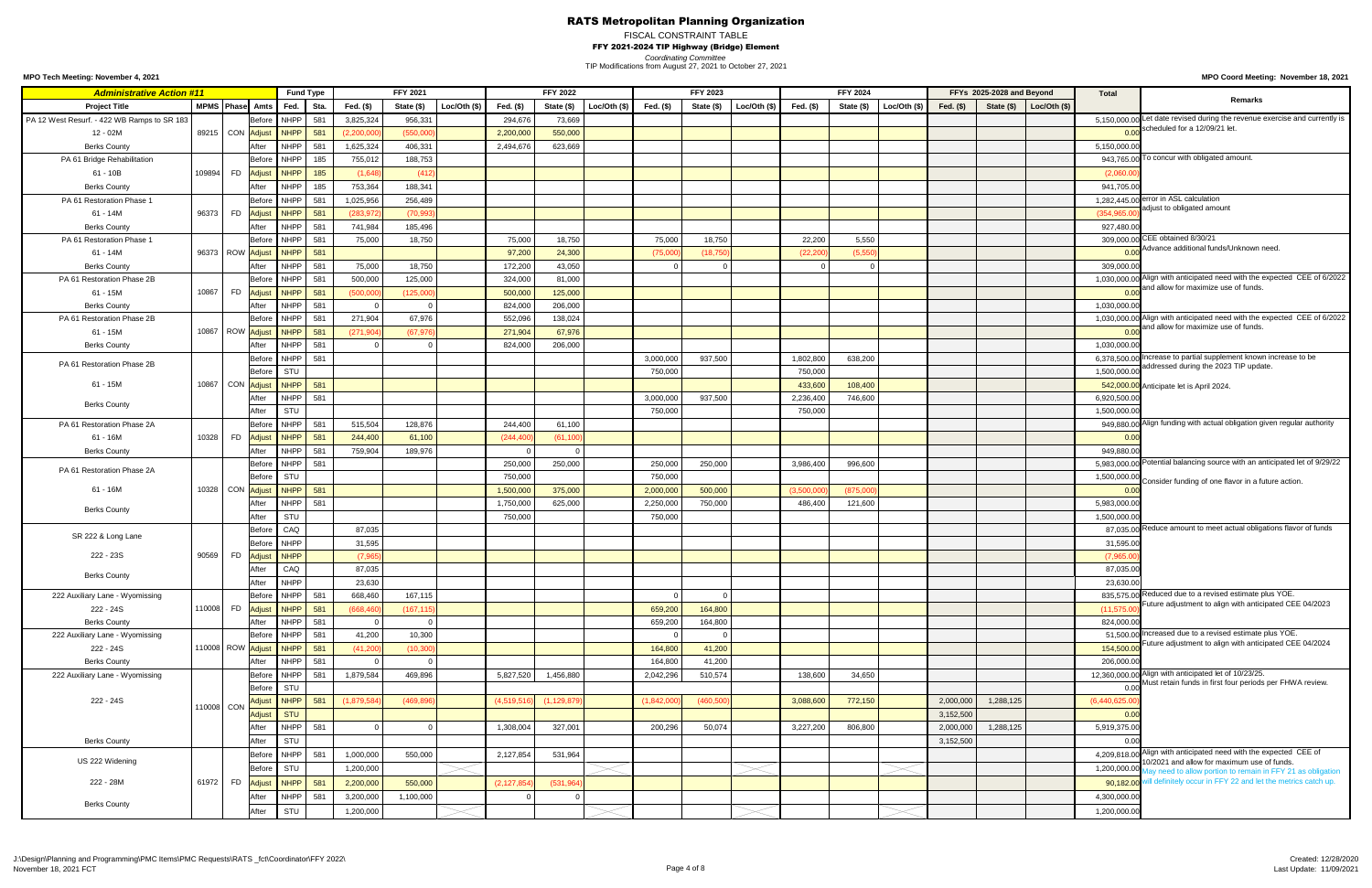# FISCAL CONSTRAINT TABLE

FFY 2021-2024 TIP Highway (Bridge) Element

*Coordinating Committee*

**MPO Coord Meeting: November 18, 2021**

TIP Modifications from August 27, 2021 to October 27, 2021

**MPO Tech Meeting: November 4, 2021**

J:\Design\Planning and Programming\PMC Items\PMC Requests\RATS \_fct\Coordinator\FFY 2022\ November 18, 2021 FCT Page 5 of 8

| <b>AA#11 continued</b>                            |       |            |                                 |                          | <b>Fund Type</b> |             | <b>FFY 2021</b> |              |             | <b>FFY 2022</b> |              |             | <b>FFY 2023</b> |                |           | <b>FFY 2024</b> |                |             | FFYs 2025-2028 and Beyond |                             | <b>Total</b>   |                                                                            |
|---------------------------------------------------|-------|------------|---------------------------------|--------------------------|------------------|-------------|-----------------|--------------|-------------|-----------------|--------------|-------------|-----------------|----------------|-----------|-----------------|----------------|-------------|---------------------------|-----------------------------|----------------|----------------------------------------------------------------------------|
| <b>Project Title</b>                              |       |            | MPMS Phase Amts                 | Fed.                     | Sta.             | Fed. (\$)   | State (\$)      | Loc/Oth (\$) | Fed. (\$)   | State (\$)      | Loc/Oth (\$) | Fed. (\$)   | State (\$)      | Loc/Oth $(\$)$ | Fed. (\$) | State (\$)      | Loc/Oth $(\$)$ | Fed. $(\$)$ | State (\$)                | Loc/Oth $(s)$               |                | <b>Remarks</b>                                                             |
|                                                   |       |            | Before                          | NHPP                     | 581              | 562,000     | 465,500         |              | 1,525,000   | 141,250         |              | 1,057,000   | 629,250         |                |           |                 |                |             |                           |                             |                | 4,380,000.00 Reduced estimate and align with anticipated need with the     |
| US 222 Widening                                   |       |            | Before                          | STU                      |                  | 1,300,000   |                 |              |             |                 |              | 500,000     |                 |                |           |                 |                |             |                           |                             | 1,800,000.00   | expected CEE of 10/2021 and allow for maximize use of                      |
| 222 - 28M                                         |       |            | 61972   ROW <mark>Adjust</mark> | NHPP                     | 581              | 2,000,000   | 500,000         |              | (1,487,000) | (131, 75)       |              | (1,057,000) | (504, 250)      |                |           |                 |                |             |                           |                             | (680,000.00)   |                                                                            |
|                                                   |       |            | After                           | NHPP                     | 581              | 2,562,000   | 965,500         |              | 38,000      | 9,500           |              |             | 125,000         |                |           |                 |                |             |                           |                             | 3,700,000.00   | May need to allow to remain in FFY as obligation will definitely           |
| <b>Berks County</b>                               |       |            | After                           | <b>STU</b>               |                  | 1,300,000   |                 |              |             |                 |              | 500,000     |                 |                |           |                 |                |             |                           |                             | 1,800,000.00   | ccur in FFY 22 and let the metrics catch up.                               |
|                                                   |       |            | Before                          | NHPP                     | 581              |             |                 |              | -0          |                 |              |             |                 |                |           |                 |                | 3,000,000   | 3,197,740                 |                             |                | 0.00 Advance to align with anticipated let in Feb 2022 for                 |
| 222 Warren Street Wyomissing                      |       |            | Before                          | STU                      |                  |             |                 |              |             |                 |              |             |                 |                |           |                 |                | 9,790,960   |                           |                             |                | maximization of funds expected to be obligated during FFY<br>$0.00_{2022}$ |
|                                                   |       |            | Adjust                          | NHPP                     | TOLL             | 3,362,334   |                 |              | 8,137,666   |                 |              |             |                 |                |           |                 |                | (3,000,000) | (3, 197, 740)             |                             | 11,500,000.00  |                                                                            |
| 222 - 31M                                         |       | 110007 CON | Adjust                          | <b>STU</b>               |                  |             |                 |              |             |                 |              |             |                 |                |           |                 |                | (9,790,960) |                           |                             | 0.00           | Aay need to allow to remain in FFY as obligation will definitely           |
|                                                   |       |            | After                           | NHPP                     | <b>TOLL</b>      | 3,362,334   |                 |              | 8,137,666   |                 |              |             |                 |                |           |                 |                |             |                           |                             | 11,500,000.00  | occur in FFY 22 and let the metrics catch up.                              |
| <b>Berks County</b>                               |       |            | After                           | <b>STU</b>               |                  |             |                 |              |             |                 |              |             |                 |                |           |                 |                |             |                           |                             | 0.00           |                                                                            |
|                                                   |       |            | Before                          | NHPP                     | 581              | 2,500,000   |                 |              | 3,680,000   | 920,000         |              |             | 625,000         |                |           |                 |                |             |                           |                             |                | 7,725,000.00 Needs title change and repositioned to capture remaining      |
| SR 222 Warren St including Penn Ave I/C           |       |            | Before                          | STU                      |                  |             |                 |              |             |                 |              |             |                 |                |           |                 |                |             |                           |                             |                | sections in the second four year period.                                   |
|                                                   |       |            | Adjust                          | NHPP                     | 581              | (2,500,000) |                 |              | (3,680,000) | (920,000)       |              | 150,000     | (587, 500)      |                |           |                 |                |             | 1,507,500                 |                             | (7,537,500.00) |                                                                            |
| 222 - 33M                                         |       | 114108 CON | Adjust                          | <b>STU</b>               |                  |             |                 |              |             |                 |              |             |                 |                |           |                 |                | 6,030,000   |                           |                             | 0.00           |                                                                            |
|                                                   |       |            | After                           | <b>NHPP</b>              | 581              |             |                 |              |             |                 |              | 150,000     | 37,500          |                |           |                 |                |             | 1,507,500                 |                             | 187,500.00     |                                                                            |
| <b>Berks County</b>                               |       |            | After                           | STU                      |                  |             |                 |              |             |                 |              |             |                 |                |           |                 |                | 6,030,000   |                           |                             | 0.00           |                                                                            |
| West Shore (US 422) Reconstruction Phase 2        |       |            | Before                          | NHPP                     | 581              | 100,000     | 25,000          |              |             |                 |              |             |                 |                |           |                 |                |             |                           |                             |                | 125,000.00 Phase fully funded by obligations to date. Release              |
| 422 - 29M                                         | 72814 |            | PE Adjust                       | NHPP                     | 581              | (100, 000)  | (25,000)        |              |             |                 |              |             |                 |                |           |                 |                |             |                           |                             | (125,000)      | programmed funds.                                                          |
| <b>Berks County</b>                               |       |            | After                           | NHPP                     | 581              |             |                 |              |             |                 |              |             |                 |                |           |                 |                |             |                           |                             | 0.00           |                                                                            |
| SR 422 in Sinking Spring                          |       |            | Before                          | NHPP                     | 58 <sup>°</sup>  | 1,000,000   | 250,000         |              | 648,000     | 162,000         |              |             |                 |                |           |                 |                |             |                           |                             |                | 2,060,000.00 Align with anticipated need with the expected CEE of          |
| 422 - 30M                                         |       |            | 87688 ROW <mark>Adjust</mark>   | NHPP                     | 581              | 648,000     | 162,000         |              | (648,000)   | (162,000)       |              |             |                 |                |           |                 |                |             |                           |                             | 0.00           | 10/2021 and allow for maximize use of funds.                               |
| <b>Berks County</b>                               |       |            | After                           | NHPP                     | 581              | 1,648,000   | 412,000         |              | - 0         |                 |              |             |                 |                |           |                 |                |             |                           |                             | 2,060,000.00   |                                                                            |
| Urban Reserve Line Item                           |       |            | Before                          | STU                      |                  | 1,944       |                 |              | 14,550      |                 |              | 4,147       |                 |                | 2,003     |                 |                | 4,044,240   |                           |                             |                | 22,644.00 out year balancing source.                                       |
|                                                   |       |            | 82796 CON Adjust                | <b>STU</b>               |                  |             |                 |              |             |                 |              |             |                 |                |           |                 |                | 608,460     |                           |                             | 0.00           |                                                                            |
| <b>Berks County</b>                               |       |            | After                           | <b>STU</b>               |                  | 1,944       |                 |              | 14,550      |                 |              | 4,147       |                 |                | 2,003     |                 |                | 4,652,700   |                           |                             | 22,644.00      |                                                                            |
|                                                   |       |            | Before                          | <b>BOF</b>               | 185              | 1,640       | 257,965         |              | 23,232      | 57,774          |              | 4,764       | 70,228          |                | 4,712     | 121,215         |                | 1,726,324   | 19,979,616                |                             |                | 541,530.00 Overall balancing source.                                       |
| Highway & Bridge                                  |       |            | <b>Before</b>                   | NHPP                     | 581              |             | 877,333         |              | 10,996      | 1,299,227       |              | 165,870     | 254,605         |                | 13,914    | 155,976         |                | 488,804     | 2,617,112                 |                             | 2,777,922.00   |                                                                            |
|                                                   |       |            | Before                          | <b>STP</b>               |                  |             |                 |              | 32,500      |                 |              | 79,510      |                 |                | 3,820     |                 |                | 9,174,013   |                           |                             | 115,830.00     |                                                                            |
|                                                   |       |            |                                 | <b>BOF</b>               | 185              |             | 412             |              |             |                 |              |             |                 |                |           |                 |                |             |                           |                             | 412.00         |                                                                            |
| Reserve Line Item                                 |       | 102189 CON | Adjust                          | <b>NHPP</b>              |                  |             |                 |              |             |                 |              |             |                 |                |           |                 |                |             |                           |                             |                |                                                                            |
|                                                   |       |            | Adjust                          |                          | 581              |             | 213,180         |              |             | 1,794,417       |              |             | 865,000         |                |           |                 |                | 1,000,000   | 402,115                   |                             | 2,872,596.00   |                                                                            |
|                                                   |       |            | After                           | <b>BOF</b>               | 185              | 1,640       | 258,377         |              | 23,232      | 57,774          |              | 4,764       | 70,228          |                | 4,712     | 121,215         |                | 1,726,324   | 19,979,616                |                             | 541,942.00     |                                                                            |
| <b>Berks County</b>                               |       |            | After                           | NHPP                     | 581              |             | 1,090,513       |              | 10,996      | 3,093,644       |              | 165,870     | 1,119,605       |                | 13,914    | 155,976         |                | 1,488,804   | 3,019,227                 |                             | 5,650,518.00   |                                                                            |
|                                                   |       |            | After                           | <b>STP</b>               |                  |             |                 |              | 32,500      |                 |              | 79,510      |                 |                | 3,820     |                 |                | 9,174,013   |                           |                             | 115,830.00     |                                                                            |
| <b>Administrative Action #12</b>                  |       |            |                                 |                          | <b>Fund Type</b> |             | <b>FFY 2021</b> |              |             | <b>FFY 2022</b> |              |             | <b>FFY 2023</b> |                |           | <b>FFY 2024</b> |                |             | FFYs 2025-2028 and Beyond |                             | <b>Total</b>   | <b>Remarks</b>                                                             |
| <b>Project Title</b>                              |       |            | MPMS Phase Amts                 | Fed.                     | Sta.             | Fed. (\$)   | State (\$)      | Loc/Oh (\$)  | Fed. (\$)   | State (\$)      | Loc/Oth (\$) | Fed. (\$)   | State (\$)      | Loc/Oth $(\$)$ | Fed. (\$) | State (\$)      | Loc/Oth $(\$)$ | Fed. $(\$)$ |                           | State $(\$)$ Loc/Oth $(\$)$ |                | 115,000.00 Bog Turtle Survey completed within existing obligations from    |
| Camp Swatara Road over Little Swatara             |       |            | Before                          | <b>BOF</b>               | 185              | 92,000      | 23,000          |              |             |                 |              |             |                 |                |           |                 |                |             |                           |                             |                | previous TIP                                                               |
| 645 - 02B                                         | 85670 | PE         | Adjust                          | <b>BOF</b>               | 185              | (92,000)    | (23,000)        |              |             |                 |              |             |                 |                |           |                 |                |             |                           |                             | (115,000.00)   |                                                                            |
| <b>Berks County</b>                               |       |            | After<br><b>Before</b>          | <b>BOF</b><br><b>BOF</b> | 185<br>185       |             |                 |              |             |                 |              |             | 50,000          |                | 62,248    | 15,562          |                |             |                           |                             | 0.00           | 327,810.00 Advance due to expected CEE                                     |
| Camp Swatara Rd. over Little Swatara<br>645 - 02B | 85670 |            | FD Adjust                       | <b>BOF</b>               | 185              | 240,000     | 60,000          |              |             |                 |              | 200,000     | (50,000)        |                | (62, 248) | (15, 562)       |                |             |                           |                             | (27, 810.00)   | late fall early winter 2021                                                |
| <b>Berks County</b>                               |       |            | After                           | <b>BOF</b>               | 185              | 240,000     | 60,000          |              |             |                 |              | (200,000)   |                 |                |           |                 |                |             |                           |                             | 300,000.00     |                                                                            |
| Camp Swatara Rd. over Little Swatara              |       |            | <b>Before</b>                   | <b>BOF</b>               | 185              |             |                 |              |             |                 |              |             |                 |                | 67,536    | 16,884          |                |             |                           |                             |                | 84,420.00 Advance due to expected CEE                                      |
| 645 - 02B                                         |       |            | 85670 ROW Adjust                | <b>BOF</b>               | 185              | 60,000      | 15,000          |              |             |                 |              |             |                 |                |           |                 |                |             |                           |                             | 75,000.00      | late fall early winter 2022                                                |
| <b>Berks County</b>                               |       |            | After                           | <b>BOF</b>               | 185              | 60,000      | 15,000          |              |             |                 |              |             |                 |                | 67,536    | 16,884          |                |             |                           |                             | 159,420.00     |                                                                            |
| Camp Swatara Rd. over Little Swatara              |       |            | Before                          | <b>BOF</b>               | 185              |             |                 |              |             |                 |              |             |                 |                |           |                 |                | 2,875,064   | 718,766                   |                             |                | 0.00 Advance due to expected CEE                                           |
| 645 - 02B                                         |       |            | 85670 CON Adjust                | <b>BOF</b>               | 185              |             |                 |              |             |                 |              |             |                 |                |           |                 |                | (83, 80)    | (20, 950)                 |                             | 0.00           | late fall early winter 2022                                                |
| <b>Berks County</b>                               |       |            | After                           | <b>BOF</b>               | 185              |             |                 |              |             |                 |              |             |                 |                |           |                 |                | 2,791,264   | 697,816                   |                             | 0.00           |                                                                            |
| Donat Road over Stoney Run                        |       |            | Before                          | <b>BOF</b>               | 185              |             |                 |              | 200,000     | 50,000          |              | 142,080     | 35,520          |                |           |                 |                |             |                           |                             |                | 427,600.00 Funded 100% State from 2019 TIP                                 |
| 1015 - 02B                                        | 85643 |            | PE Adjust                       | <b>BOF</b>               | 185              |             |                 |              |             |                 |              | (142,080)   | (35, 520)       |                |           |                 |                |             |                           |                             | (177,600.00)   |                                                                            |
| <b>Berks County</b>                               |       |            | After                           | <b>BOF</b>               | 185              |             |                 |              | 200,000     | 50,000          |              |             |                 |                |           |                 |                |             |                           |                             | 250,000.00     |                                                                            |
| Stumps Bridge over Kistler Creek                  |       |            | Before                          |                          | 185              |             | 1,645,575       |              |             | 296,835         |              |             |                 |                |           |                 |                |             |                           |                             |                | 1,942,410.00 Federalize to free up state funds; ROW phase has federal      |
| 1017 - 03B                                        |       |            | 10588 CON <mark>Adjust</mark>   | <b>BOF</b>               | toll             | 1,605,389   | (1,645,575)     |              | 337,021     | (296, 835)      |              |             |                 |                |           |                 |                |             |                           |                             | 0.00           | funds obligated                                                            |
| <b>Berks County</b>                               |       |            | After                           | <b>BOF</b>               | toll             | 1,605,389   |                 |              | 337,021     |                 |              |             |                 |                |           |                 |                |             |                           |                             | 1,942,410.00   |                                                                            |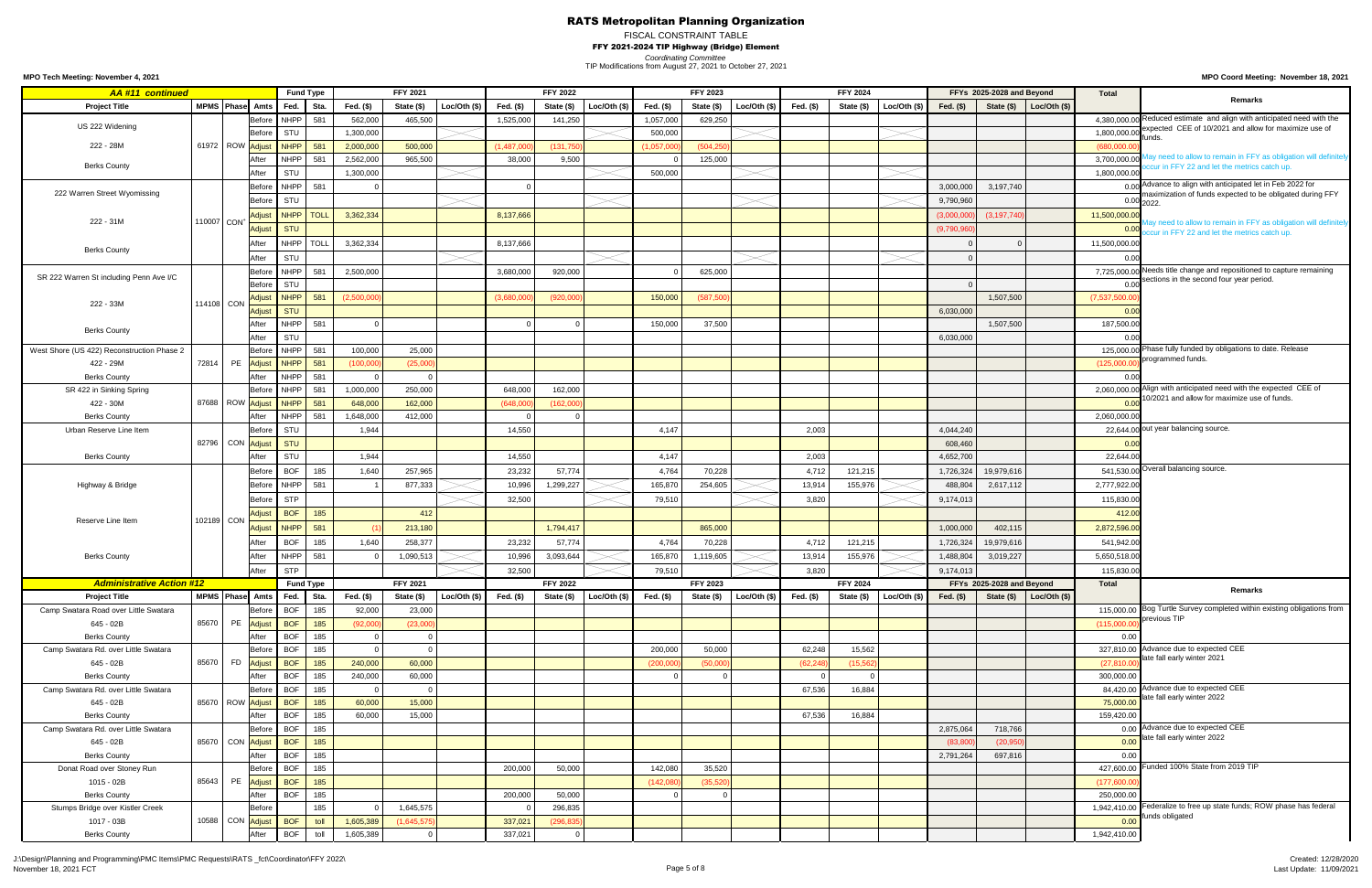FISCAL CONSTRAINT TABLE

FFY 2021-2024 TIP Highway (Bridge) Element

*Coordinating Committee*

**MPO Coord Meeting: November 18, 2021**

TIP Modifications from August 27, 2021 to October 27, 2021

| <b>AA #12 continued</b>                    |                   |           |               |                    | <b>Fund Type</b> |             | <b>FFY 2021</b> |              |            | <b>FFY 2022</b> |                |              | <b>FFY 2023</b> |             |           | <b>FFY 2024</b> |                |             | FFYs 2025-2028 and Beyond |                 | <b>Total</b>     |                                                                                                                     |
|--------------------------------------------|-------------------|-----------|---------------|--------------------|------------------|-------------|-----------------|--------------|------------|-----------------|----------------|--------------|-----------------|-------------|-----------|-----------------|----------------|-------------|---------------------------|-----------------|------------------|---------------------------------------------------------------------------------------------------------------------|
| <b>Project Title</b>                       | MPMS Phase Amts   |           |               | Fed.               | Sta.             | Fed. $(\$)$ | State (\$)      | Loc/Oth (\$) | Fed. (\$)  | State (\$)      | Loc/Oth $(\$)$ | Fed. $($ \$) | State (\$)      | Loc/Oh (\$) | Fed. (\$) | State (\$)      | Loc/Oth $(\$)$ | Fed. $(\$)$ | State (\$)                | Loc/Oth $($ \$) |                  | <b>Remarks</b>                                                                                                      |
|                                            |                   |           | Before        | <b>BOF</b>         | 185              |             | 43,833          |              |            |                 |                |              |                 |             |           |                 |                |             |                           |                 |                  | 43,833.00 Swap out funds.                                                                                           |
| Stoney Run Valley Road over Maiden Crk     |                   |           | Before        | STU                |                  | 175,332     |                 |              |            |                 |                |              |                 |             |           |                 |                |             |                           |                 | 175,332.00 match | PE obligated with BOF yet programmed with STU with a 185                                                            |
| 1018 - 03B                                 | 85648             | PE        | Adjus         | <b>BOF</b>         | 185              | 175,332     |                 |              |            |                 |                |              |                 |             |           |                 |                |             |                           |                 | 175,332.00       |                                                                                                                     |
|                                            |                   |           | Adjus         | <b>STU</b>         |                  | (175, 332)  |                 |              |            |                 |                |              |                 |             |           |                 |                |             |                           |                 | (175, 332.00)    |                                                                                                                     |
|                                            |                   |           | After         | <b>BOF</b>         | 185              | 175,332     | 43,833          |              |            |                 |                |              |                 |             |           |                 |                |             |                           |                 | 219,165.00       |                                                                                                                     |
| <b>Berks County</b>                        |                   |           | After         | STU                |                  |             |                 |              |            |                 |                |              |                 |             |           |                 |                |             |                           |                 | 0.00             |                                                                                                                     |
| Stoney Run Valley Road over Maiden Crk     |                   |           | <b>Before</b> | <b>BOF</b>         | 185              |             |                 |              | 300,000    | 75,000          |                | 84,840       | 21,210          |             |           |                 |                |             |                           |                 |                  | 481,050.00 Advance to FFY with CEE expected by end of CY 21 with                                                    |
| 1018 - 03B                                 | 85648             | <b>FD</b> | <b>Adjus</b>  | <b>BOF</b>         | 185              | 360,000     | 90,000          |              | (300,000)  | (75,000)        |                | (84, 840)    | (21, 210)       |             |           |                 |                |             |                           |                 | (31,050.00)      | maximize use of funds knowing obligation will occur in FFY                                                          |
| <b>Berks County</b>                        |                   |           | After         | <b>BOF</b>         | 185              | 360,000     | 90,000          |              |            |                 |                |              |                 |             |           |                 |                |             |                           |                 | 450,000.00       |                                                                                                                     |
| Forgedale Rd Bridge                        |                   |           | Before        | <b>BOF</b>         | 185              |             |                 |              |            |                 |                |              |                 |             |           |                 |                | 2,066,232   | 516,558                   |                 |                  | 0.00 Cashflow in out years and inclusion of Yoe requirement.                                                        |
| 1021-03B                                   | 10746 CON Adjust  |           |               | <b>BOF</b>         | 185              |             |                 |              |            |                 |                |              |                 |             |           |                 |                | 30,524      | 7,631                     |                 | 0.00             |                                                                                                                     |
| <b>Berks County</b>                        |                   |           | After         | <b>BOF</b>         | 185              |             |                 |              |            |                 |                |              |                 |             |           |                 |                | 2,096,756   | 524,189                   |                 | 0.00             |                                                                                                                     |
| <b>Weavertown Road Bridge</b>              |                   |           | Before        | <b>BOF</b>         | 185              |             |                 |              |            |                 |                |              |                 |             |           |                 |                |             |                           |                 |                  | $0.00$ Add phase.                                                                                                   |
| 2041 - 03B                                 | 10753             | <b>FD</b> | Adjust        | <b>BOF</b>         | 185              | 80,000      | 20,000          |              |            |                 |                |              |                 |             |           |                 |                |             |                           |                 |                  | Expecting CEE by end of CY 21.<br>100,000.00 Will obligate in FFY 2022.                                             |
| <b>Berks County</b>                        |                   |           | After         | <b>BOF</b>         | 185              | 80,000      | 20,000          |              |            |                 |                |              |                 |             |           |                 |                |             |                           |                 | 100,000.00       |                                                                                                                     |
| <b>Weavertown Road Bridge</b>              |                   |           | Before        | <b>BOF</b>         | 185              | 32,960      | 8,240           |              |            |                 |                |              |                 |             |           |                 |                |             |                           |                 |                  | 41,200.00 Align with anticipated need for greatest flexibility to maximize                                          |
| 2041 - 03B                                 | 10753 UTL         |           | <b>Adjus</b>  | <b>BOF</b>         | 185              | (32,960)    | (8,24)          |              |            |                 |                | 32,960       | 8,240           |             |           |                 |                |             |                           |                 | 0.00             | use of regional BOF funds.                                                                                          |
| <b>Berks County</b>                        |                   |           | After         | <b>BOF</b>         | 185              |             |                 |              |            |                 |                | 32,960       | 8,240           |             |           |                 |                |             |                           |                 | 41,200.00        |                                                                                                                     |
| <b>Weavertown Road Bridge</b>              |                   |           | Before        | <b>BOF</b>         | 185              | 975,000     | 243,750         |              | 990,000    | 247,500         |                | 600,600      | 150,150         |             |           |                 |                |             |                           |                 |                  | 3,207,000.00 Cash flow funds out of FFY 21 to begin to align with                                                   |
| 2041 - 03B                                 | 10753 CON Adjust  |           |               | <b>BOF</b>         | 185              | (975,000)   | (243, 75)       |              | (117, 020) | (29, 255)       |                | (497, 240)   | (124, 310)      |             | 400,000   | 100,000         |                | 1,297,128   | 324,282                   |                 | (1,486,575.00)   | anticipated let in FFY 24.                                                                                          |
| <b>Berks County</b>                        |                   |           | After         | <b>BOF</b>         | 185              |             |                 |              | 872,980    | 218,245         |                | 103,360      | 25,840          |             | 400,000   | 100,000         |                | 1,297,128   | 324,282                   |                 | 1,720,425.00     |                                                                                                                     |
| Tollgate Rd. over Unnamed Trib to Leaf Ck. |                   |           | Before        | <b>BOF</b>         | 185              |             |                 |              |            |                 |                |              |                 |             | 855,000   | 213,750         |                | 25,144.00   | 6,286.00                  |                 |                  | 1,068,750.00 Cashflow to maintain fiscal constraint. Remains funded to                                              |
| 2057 - 01B                                 | 92043 CON Adjust  |           |               | $\overline{)}$ BOF | 185              |             |                 |              |            |                 |                |              |                 |             | (400,000) | (100,000)       |                | 428,304     | 107,076                   |                 | (500,000.00)     | align with FFY 24 let.                                                                                              |
| <b>Berks County</b>                        |                   |           | After         | <b>BOF</b>         | 185              |             |                 |              |            |                 |                |              |                 |             | 455,000   | 113,750         |                | 453,448     | 113,362                   |                 | 568,750.00       |                                                                                                                     |
|                                            |                   |           | Before        | <b>BOF</b>         | 185              |             | 148,382         |              |            |                 |                |              |                 |             |           |                 |                | 573,168     | 143,292                   |                 | 148,382.00       | 2021 programmed STU amount for advance conversion                                                                   |
| Alleghenyville Road (SR 3024) over I-176   |                   |           | <b>Before</b> | STU                | 581              | 593,528     |                 |              |            |                 |                |              |                 |             |           |                 |                |             |                           |                 |                  | funded prior to the 2019 TIP expiration<br>593,528.00 Obligated with BOF funds - not able to find regional resource |
| $3024 - 01B$                               | 110017            | PE        | <b>Adjus</b>  | <b>BOF</b>         | 185              |             |                 |              |            |                 |                |              |                 |             |           |                 |                | (573, 168)  | (143, 292)                |                 |                  | 0.00 Out years BOF/185 can be repositioned.                                                                         |
|                                            |                   |           | After         | <b>BOF</b>         | 185              |             | 148,382         |              |            |                 |                |              |                 |             |           |                 |                |             |                           |                 | 148,382.00       |                                                                                                                     |
| <b>Berks County</b>                        |                   |           | After         | STU                | 581              | 593,528     |                 |              |            |                 |                |              |                 |             |           |                 |                |             |                           |                 | 593,528.00       |                                                                                                                     |
| <b>Gibraltar Road Bridge</b>               |                   |           | Before        | <b>BOF</b>         | 183              | 1,612,800   | 302,400         | 100,800      | 200,000    | 37,500          | 12,500         |              |                 |             |           |                 |                |             |                           |                 |                  | 2,266,000.00 Cash flow funds out of FFY 21 to align with anticipated let in                                         |
| 7214 - 02B                                 | 103884 CON Adjust |           |               | <b>BOF</b>         | 183              | (1,400,00)  | (262, 500)      | (87, 500)    | 80,000     | 15,000          | 5,000          | 891,200      | 167,100         | 55,700      |           |                 |                |             |                           |                 |                  | <b>FFY 22.</b><br>(536,000.00) Decrease due to refined estimate plus YOE.                                           |
| <b>Berks County</b>                        |                   |           | After         | <b>BOF</b>         | 183              | 212,800     | 39,900          | 13,300       | 280,000    | 52,500          | 17,500         | 891,200      | 167,100         | 55,700      |           |                 |                |             |                           |                 | 1,730,000.00     |                                                                                                                     |
| Charming Forge over Mill Race Creek        |                   |           | Before        |                    | 185              |             |                 |              |            |                 |                |              |                 |             |           |                 |                |             | 231,860                   |                 |                  | 0.00 Advance to align with anticipated need with CEE expected                                                       |
| 3037 - 01B                                 | 94290             | <b>FD</b> | <b>Adjust</b> | <b>BOF</b>         | 185              |             |                 |              |            |                 |                |              | 231,750         |             |           |                 |                |             | (231, 86)                 |                 | 231,750.00       | Fall 2022                                                                                                           |
| <b>Berks County</b>                        |                   |           | After         | <b>BOF</b>         | 185              |             |                 |              |            |                 |                |              | 231,750         |             |           |                 |                |             |                           |                 | 231,750.00       |                                                                                                                     |
| <b>Burkey's Bridge</b>                     |                   |           | Before        |                    |                  |             |                 |              |            |                 |                |              |                 |             |           |                 |                |             |                           |                 |                  | 0.00 Deobligation return for reassignment to specific project.                                                      |
| 7243 - 01B                                 | 103135            | <b>FD</b> | <b>Adjus</b>  | <b>BOF</b>         |                  | (19, 121)   |                 |              |            |                 |                |              |                 |             |           |                 |                |             |                           |                 | (19, 121.00)     |                                                                                                                     |
| <b>Berks County</b>                        |                   |           | After         |                    |                  |             |                 |              |            |                 |                |              |                 |             |           |                 |                |             |                           |                 | 0.00             |                                                                                                                     |
| RATS Bridge Preservation #8                |                   |           | Before        |                    | 185              |             | 409,647         |              |            | 1,738,668       |                |              | 690,000         |             |           |                 |                |             |                           |                 |                  | 2,838,315.00 Deobligation return for reassignment to specific project.                                              |
| 143 - BRM                                  | 110032 CON Adjust |           |               |                    | 185              |             | 2,256,442       |              |            | (1,738,668)     |                |              | (690,000)       |             |           |                 |                |             |                           |                 | (172, 226.00)    |                                                                                                                     |
| <b>Berks County</b>                        |                   |           | After         |                    | 185              |             | 2,666,089       |              |            |                 |                |              |                 |             |           |                 |                |             |                           |                 | 2,666,089.00     |                                                                                                                     |
| Urban Reserve Line Item                    |                   |           | Before        | STU                |                  | 1,944       |                 |              | 14,550     |                 |                | 4,147        |                 |             | 2,003     |                 |                | 4,652,700   |                           |                 |                  | 22,644.00 Used to maintain fiscal constraint.                                                                       |
|                                            | 82796 CON Adjust  |           |               | <b>STU</b>         |                  | 175,332     |                 |              |            |                 |                |              |                 |             |           |                 |                |             |                           |                 | 175,332.00       | To be assigned under separate TIP action.                                                                           |
| <b>Berks County</b>                        |                   |           | After         | STU                |                  | 177,276     |                 |              | 14,550     |                 |                | 4,147        |                 |             | 2,003     |                 |                | 4,652,700   |                           |                 | 197,976.00       |                                                                                                                     |
|                                            |                   |           | Before        | <b>BOF</b>         | 185              | 1,640       | 258,377         |              | 23,232     | 57,774          |                | 4,764        | 70,228          |             | 4,712     | 121,215         |                | 1,726,324   | 19,979,616                |                 |                  | 541,942.00 Used to maintain overall constraints of regional BOF & 185                                               |
| Highway & Bridge                           |                   |           | Before        | <b>NHPP</b>        | 581              |             | 1,090,513       |              | 10,996     | 3,093,644       |                | 165,870      | 1,119,605       |             | 13,914    | 155,976         |                | 1,488,804   | 3,019,227                 |                 | 5,650,518.00     | unds over the twelve year period.                                                                                   |
|                                            |                   |           |               | Before STP         |                  |             |                 |              | 32,500     |                 |                | 79,510       |                 |             | 3,820     |                 |                | 9,174,013   |                           |                 | 115,830.00       |                                                                                                                     |
| Reserve Line Item                          | 102189 CON Adjust |           |               | BOF                | 185              | (1,640)     | (258, 377)      |              |            | 2,124,758       |                |              | 513,950         |             | 62,248    | 15,562          |                | (1,098,988) | (42, 887)                 |                 | 2,456,500.00     |                                                                                                                     |
|                                            |                   |           | After         | <b>BOF</b>         | 185              |             |                 |              | 23,231     | 2,182,532       |                | 4,764        | 584,178         |             | 66,960    | 136,777         |                | 627,336     | 19,936,729                |                 | 2,998,442.00     |                                                                                                                     |
| <b>Berks County</b>                        |                   |           | After         | <b>NHPP</b>        | 581              |             | 1,090,513       |              | 10,996     | 3,093,644       |                | 165,870      | 1,119,605       |             | 13,914    | 155,976         |                | 1,488,804   | 3,019,227                 |                 | 5,650,518.00     |                                                                                                                     |
|                                            |                   |           | After         | <b>STP</b>         |                  |             |                 |              | 32,500     |                 |                | 79,510       |                 |             | 3,820     |                 |                | 9,174,013   |                           |                 | 115,830.00       |                                                                                                                     |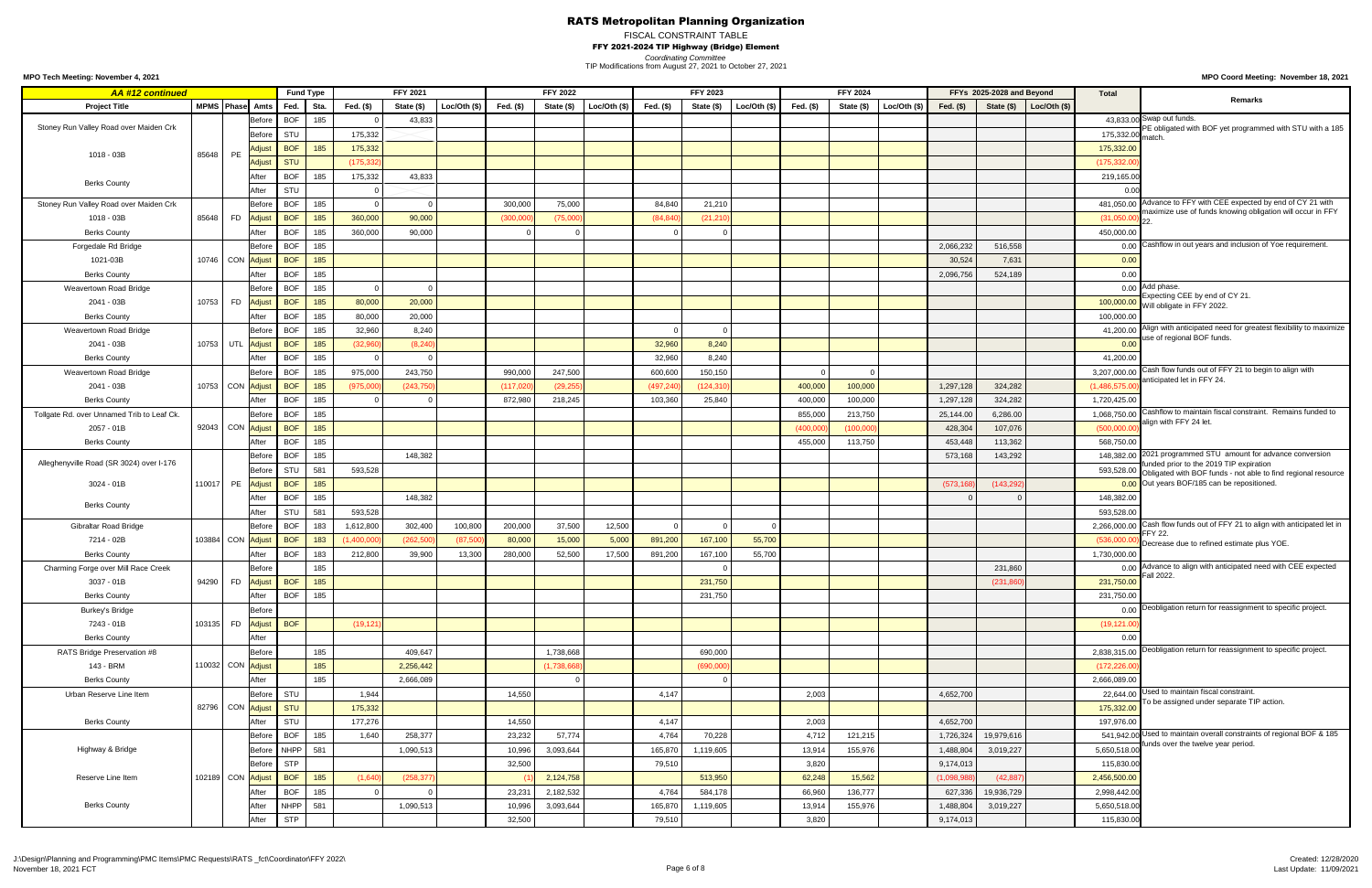# FISCAL CONSTRAINT TABLE

FFY 2021-2024 TIP Highway (Bridge) Element

**MPO Coord Meeting: November 18, 2021**

*Coordinating Committee* TIP Modifications from August 27, 2021 to October 27, 2021

**MPO Tech Meeting: November 4, 2021**

J:\Design\Planning and Programming\PMC Items\PMC Requests\RATS \_fct\Coordinator\FFY 2022\ November 18, 2021 FCT Page 7 of 8

| <b>Administrative Action #13</b>          |        |            |                                 |            | <b>Fund Type</b> |           | <b>FFY 2021</b> |          |            | <b>FFY 2022</b> |             |           | <b>FFY 2023</b> |                |           | <b>FFY 2024</b> |                |            | FFYs 2025-2028 and Beyond |             | Total               |                                                                                                                                    |
|-------------------------------------------|--------|------------|---------------------------------|------------|------------------|-----------|-----------------|----------|------------|-----------------|-------------|-----------|-----------------|----------------|-----------|-----------------|----------------|------------|---------------------------|-------------|---------------------|------------------------------------------------------------------------------------------------------------------------------------|
| <b>Project Title</b>                      |        |            | MPMS Phase Amts                 | Fed.       | Sta.             | Fed. (\$) | State (\$)      | Loc/Oh ( | Fed. (\$)  | State (\$)      | Loc/Oh (\$) | Fed. (\$) | State (\$)      | Loc/Oth $(\$)$ | Fed. (\$) | State (\$)      | Loc/Oth $(\$)$ | Fed. $($)$ | State (\$)                | Loc/Oh (\$) |                     | <b>Remarks</b>                                                                                                                     |
| Schuylkill Ave. Bridge SB                 |        |            | Before                          | STU        | 185              | 42,436    | 10,609          |          |            |                 |             |           |                 |                |           |                 |                |            |                           |             |                     | 53,045.00 Unobligated balance removed for fiscal year end clean up.                                                                |
| 183 - 05B                                 | 91091  |            | UTL Adjust                      | <b>STU</b> | 185              | (2, 436)  | (609)           |          |            |                 |             |           |                 |                |           |                 |                |            |                           |             | (3,045.00)          |                                                                                                                                    |
| <b>Berks County</b>                       |        |            | After                           | STU        | 185              | 40,000    | 10,000          |          |            |                 |             |           |                 |                |           |                 |                |            |                           |             | 50,000.00           |                                                                                                                                    |
| <b>River Road Extension</b>               |        |            | <b>Before</b>                   | STU        | 185              | 10,000    |                 |          |            |                 |             |           |                 |                |           |                 |                |            |                           |             |                     | 10,000.00 Unobligated balance removed for fiscal year end clean up.                                                                |
| 183 - RRE                                 |        |            | 72074 CON Adjust                | <b>STU</b> | 185              | (10,000)  |                 |          | 10,000     |                 |             |           |                 |                |           |                 |                |            |                           |             | 0.00                |                                                                                                                                    |
|                                           |        |            |                                 |            |                  |           |                 |          |            |                 |             |           |                 |                |           |                 |                |            |                           |             |                     |                                                                                                                                    |
| <b>Berks County</b>                       |        |            | After                           | STU        | 185              |           |                 |          | 10,000     |                 |             |           |                 |                |           |                 |                |            |                           |             | 10,000.00           | 11,500,000.00 Align with anticipated need with the expected CEE of                                                                 |
| 222 Warren Street Wyomissing              |        |            | <b>Before</b>                   | NHPP       | 581              | 3,362,334 |                 |          | 8,137,666  |                 |             |           |                 |                |           |                 |                |            |                           |             |                     | 10/2021 and allow for maximize use of funds.                                                                                       |
|                                           |        |            | Before                          | STU        |                  |           |                 |          |            |                 |             |           |                 |                |           |                 |                |            |                           |             | 0.00                |                                                                                                                                    |
| 222 - 31M                                 |        |            | 110007 CON Adjust               | <b>STU</b> |                  | 507,201   |                 |          |            |                 |             |           |                 |                |           |                 |                |            |                           |             |                     | 507,201.00 May need to allow to remain in FFY as obligation will definitely                                                        |
| <b>Berks County</b>                       |        |            | After                           | NHPP       | 581              | 3,362,334 |                 |          | 8,137,666  |                 |             |           |                 |                |           |                 |                |            |                           |             |                     | 11,500,000.00 occur in FFY 22 and let the metrics catch up.                                                                        |
|                                           |        |            | After                           | STU        |                  | 507,201   |                 |          |            |                 |             |           |                 |                |           |                 |                |            |                           |             | 507,201.00          |                                                                                                                                    |
| SR 422 in Sinking Spring                  |        |            | <b>Before</b>                   | NHPP       | 581              |           |                 |          | 370,800    | 92,700          |             |           |                 |                |           |                 |                |            |                           |             |                     | 463,500.00 Align with anticipated need with the expected CEE of<br>10/2021 and allow for maximize use of funds.                    |
| 422 - 30M                                 | 87688  |            | FD <mark>Adjust</mark>          | NHPP       | 581              |           | 450,000         |          | (370, 800) | (79, 700)       |             |           |                 |                |           |                 |                |            |                           |             | (500.               | PE phase also funded 100% state.                                                                                                   |
| <b>Berks County</b>                       |        |            | After                           | NHPP       | 581              |           | 450,000         |          |            | 13,000          |             |           |                 |                |           |                 |                |            |                           |             | 463,000.00          |                                                                                                                                    |
|                                           |        |            | <b>Before</b>                   | sSTP       |                  | 161,515   |                 |          | 100,000    |                 |             |           |                 |                |           |                 |                |            |                           |             |                     | 261,515.00 received spike STP via TSMO after program was adopted                                                                   |
| <b>Freeway Service Patrol</b>             |        |            | Before                          | STU        | toll             | 247,688   |                 |          | 247,688    |                 |             | 251,321   |                 |                | 258,865   |                 |                | 2,315,939  |                           |             | 1,005,562.00        | yet fully funded with STU regional TIP                                                                                             |
| 422 - FSP                                 |        |            | 94900 CON Adjust                | <b>STU</b> |                  | (247, 68) |                 |          |            |                 |             |           |                 |                |           |                 |                |            |                           |             | (247, 688.0)        |                                                                                                                                    |
|                                           |        |            | After                           | sSTP       |                  | 161,515   |                 |          | 100,000    |                 |             |           |                 |                |           |                 |                |            |                           |             |                     | 261,515.00 needs to be repositioned.                                                                                               |
| <b>Berks County</b>                       |        |            | After                           | STU        |                  |           |                 |          | 247,688    |                 |             | 251,321   |                 |                | 258,865   |                 |                | 2,315,939  |                           |             | 757,874.00          |                                                                                                                                    |
| Alleghenyville Road (SR 3024)             |        |            | Before                          | <b>BOF</b> | 185              |           | 148,382         |          |            |                 |             |           |                 |                |           |                 |                |            |                           |             |                     | 148,382.00 Unobligated balance removed for fiscal year end clean up.                                                               |
| over I-176                                |        |            | Before                          | STU        | 581              | 593,528   |                 |          |            |                 |             |           |                 |                |           |                 |                |            |                           |             | 593,528.00          |                                                                                                                                    |
|                                           |        |            | Adjust                          | <b>BOF</b> | 185              |           | (2,076)         |          |            |                 |             |           |                 |                |           |                 |                |            |                           |             | (2,076.00)          |                                                                                                                                    |
| 3024 - 01B                                | 110017 | <b>PE</b>  | Adjust                          | <b>STU</b> | 581              | (8, 304)  |                 |          |            |                 |             |           |                 |                |           |                 |                |            |                           |             | (8,304.00)          |                                                                                                                                    |
|                                           |        |            | After                           | <b>BOF</b> | 185              |           | 146,306         |          |            |                 |             |           |                 |                |           |                 |                |            |                           |             | 146,306.00          |                                                                                                                                    |
| <b>Berks County</b>                       |        |            | After                           | <b>STU</b> | 581              | 585,224   |                 |          |            |                 |             |           |                 |                |           |                 |                |            |                           |             | 585,224.00          |                                                                                                                                    |
| RATS Bridge Preservation #8               |        |            | Before                          |            | 185              |           | 2,666,089       |          |            |                 |             |           |                 |                |           |                 |                |            |                           |             |                     | 2,666,089.00 Increase on this FCT to restore original adopted TIP amount                                                           |
| 143 - BRM                                 |        |            | 110032 CON Adjust               |            | 185              |           | 2,685           |          |            | 421,226         |             |           |                 |                |           |                 |                |            |                           |             | 423,911.00          |                                                                                                                                    |
|                                           |        |            |                                 |            |                  |           |                 |          |            |                 |             |           |                 |                |           |                 |                |            |                           |             |                     |                                                                                                                                    |
| <b>Berks County</b>                       |        |            | After                           |            | 185              |           | 2,668,774       |          |            | 421,226         |             |           |                 |                |           |                 |                |            |                           |             | 3,090,000.00        | 0.00 Deobligation return for reassignment to specific project.                                                                     |
| <b>Construction Assistance</b><br>--- CAF |        |            | Before                          | STU        |                  |           |                 |          |            |                 |             |           |                 |                |           |                 |                |            |                           |             |                     |                                                                                                                                    |
|                                           |        |            | 97838 CON Adjust                |            |                  | (34, 326) |                 |          |            |                 |             |           |                 |                |           |                 |                |            |                           |             | (34, 326.00)        |                                                                                                                                    |
| <b>Berks County</b>                       |        |            | After<br><b>Before</b>          |            |                  |           |                 |          |            |                 |             |           |                 |                |           |                 |                |            |                           |             | 0.00                | 0.00 Deobligation return for reassignment to specific project.                                                                     |
| SR 1026 Bridge-Pike Township              | 79008  |            |                                 | <b>STU</b> |                  |           |                 |          |            |                 |             |           |                 |                |           |                 |                |            |                           |             |                     |                                                                                                                                    |
| 1026 - 02B                                |        |            | FD <mark>Adjust</mark><br>After |            |                  | (27, 17)  |                 |          |            |                 |             |           |                 |                |           |                 |                |            |                           |             | (27, 171.0)<br>0.00 |                                                                                                                                    |
| <b>Berks County</b>                       |        |            | <b>Before</b>                   | STU        |                  | 177,276   |                 |          | 14,550     |                 |             |           |                 |                | 2,003     |                 |                | 4,652,700  |                           |             |                     | 197,976.00 Balancing source to maintain fiscal constraint.                                                                         |
| <b>Urban Reserve</b>                      |        |            |                                 |            |                  |           |                 |          |            |                 |             | 4,147     |                 |                |           |                 |                |            |                           |             |                     |                                                                                                                                    |
| Line Item                                 |        |            | 82796 CON Adjust                | <b>STU</b> |                  | (177, 27) |                 |          | (10,000)   |                 |             |           |                 |                |           |                 |                |            |                           |             | (187, 276.00)       |                                                                                                                                    |
| <b>Berks County</b>                       |        |            | After                           | STU        |                  |           |                 |          | 4,550      |                 |             | 4,147     |                 |                | 2,003     |                 |                | 4,652,700  |                           |             | 10,700.00           |                                                                                                                                    |
| <b>Environmental Impacts Resolution</b>   |        |            | Before                          |            | 581              |           | 50,000          |          |            |                 |             |           | 50,000          |                |           | 50,000          |                |            | 400,000                   |             |                     | 150,000.00 requested funds not placed under agreement as of this time<br><b>COO</b> repositioned for later completion of agreement |
| Line Item                                 | 95399  | PE         | Adjust                          |            | 581              |           | (50,000)        |          |            | 50,000          |             |           |                 |                |           |                 |                |            |                           |             |                     | supplement/work order                                                                                                              |
| <b>Berks County</b>                       |        |            | After                           |            | 581              |           |                 |          |            | 50,000          |             |           | 50,000          |                |           | 50,000          |                |            | 400,000                   |             | 150,000.00          |                                                                                                                                    |
| <b>Construction Assistance - CAS</b>      |        |            | <b>Before</b>                   |            | 581              |           | 66,415          |          |            | 50,000          |             |           | 50,000          |                |           | 50,000          |                |            | 400,000                   |             |                     | 216,415.00 increase for supplement committed                                                                                       |
| Line Item                                 |        |            | 97417 CON Adjust                |            | 581              |           | 50,000          |          |            |                 |             |           |                 |                |           |                 |                |            |                           |             | 50,000.00           |                                                                                                                                    |
| <b>Berks County</b>                       |        |            | After                           |            | 581              |           | 116,415         |          |            | 50,000          |             |           | 50,000          |                |           | 50,000          |                |            | 400,000                   |             | 266,415.00          |                                                                                                                                    |
| Delivery_Consultant Assistance            |        |            | <b>Before</b>                   |            | 581              |           | 900,000         |          |            |                 |             |           | 1,100,000       |                |           | 1,000,000       |                |            | 8,000,000                 |             |                     | 3,000,000.00 provide additional funds prior to expiration of state fiscal year                                                     |
| Line Item                                 | 83081  | PE         | <b>Adjust</b>                   |            | 581              |           | 568,513         |          |            |                 |             |           |                 |                |           |                 |                |            |                           |             | 568,513.00          |                                                                                                                                    |
| <b>Berks County</b>                       |        |            | After                           |            | 581              |           | 1,468,513       |          |            |                 |             |           | 1,100,000       |                |           | 1,000,000       |                |            | 8,000,000                 |             | 3,568,513.00        |                                                                                                                                    |
| Gibraltar and Shelbourne Int              |        |            | Before                          |            | 581              |           |                 |          |            |                 |             |           |                 |                |           |                 |                |            |                           |             |                     | 0.00 increase for supplement to complete final design plans as a                                                                   |
| 2033 - 01M                                | 110206 | <b>FD</b>  | <b>Adjust</b>                   |            | 581              |           | 72,000          |          |            |                 |             |           |                 |                |           |                 |                |            |                           |             | 72,000.00           | result of utility resolutions                                                                                                      |
| <b>Berks County</b>                       |        |            | After                           |            | 581              |           | 72,000          |          |            |                 |             |           |                 |                |           |                 |                |            |                           |             | 72,000.00           |                                                                                                                                    |
|                                           |        |            | <b>Before</b>                   | <b>BOF</b> | 185              |           |                 |          | 23,231     | 2,182,532       |             | 4,764     | 584,178         |                | 66,960    | 136,777         |                |            | 627,336 19,936,729        |             |                     | 2,998,442.00 Balancing source to maintain fiscal constraint.                                                                       |
| Highway & Bridge                          |        |            | <b>Before</b>                   | NHPP       | 581              |           | 1,090,513       |          | 10,996     | 3,093,644       |             | 165,870   | 1,119,605       |                | 13,914    | 155,976         |                | 1,488,804  | 3,019,227                 |             | 5,650,518.00        |                                                                                                                                    |
|                                           |        |            | Before                          | <b>STP</b> |                  |           |                 |          | 32,500     |                 |             | 79,510    |                 |                | 3,820     |                 |                | 9,174,013  |                           |             | 115,830.00          |                                                                                                                                    |
|                                           |        |            | Adjust                          | <b>BOF</b> | 185              |           |                 |          |            | (421, 226)      |             |           |                 |                |           |                 |                |            |                           |             | (421, 226.00)       |                                                                                                                                    |
| Reserve Line Item                         |        | 102189 CON | Adjust                          | NHPP       | 581              |           | (1,090,513)     |          | 370,800    | 29,700          |             |           |                 |                |           |                 |                |            |                           |             | (690, 013.00)       |                                                                                                                                    |
|                                           |        |            | After                           | <b>BOF</b> | 185              |           |                 |          | 23,231     | 1,761,306       |             | 4,764     | 584,178         |                | 66,960    | 136,777         |                | 627,336    | 19,936,729                |             | 2,577,216.00        |                                                                                                                                    |
| <b>Berks County</b>                       |        |            | After                           | NHPP       | 581              |           |                 |          | 381,796    | 3,123,344       |             | 165,870   | 1,119,605       |                | 13,914    | 155,976         |                | 1,488,804  | 3,019,227                 |             | 4,960,505.00        |                                                                                                                                    |
|                                           |        |            | After                           | <b>STP</b> |                  |           |                 |          | 32,500     |                 |             | 79,510    |                 |                | 3,820     |                 |                | 9,174,013  |                           |             | 115,830.00          |                                                                                                                                    |